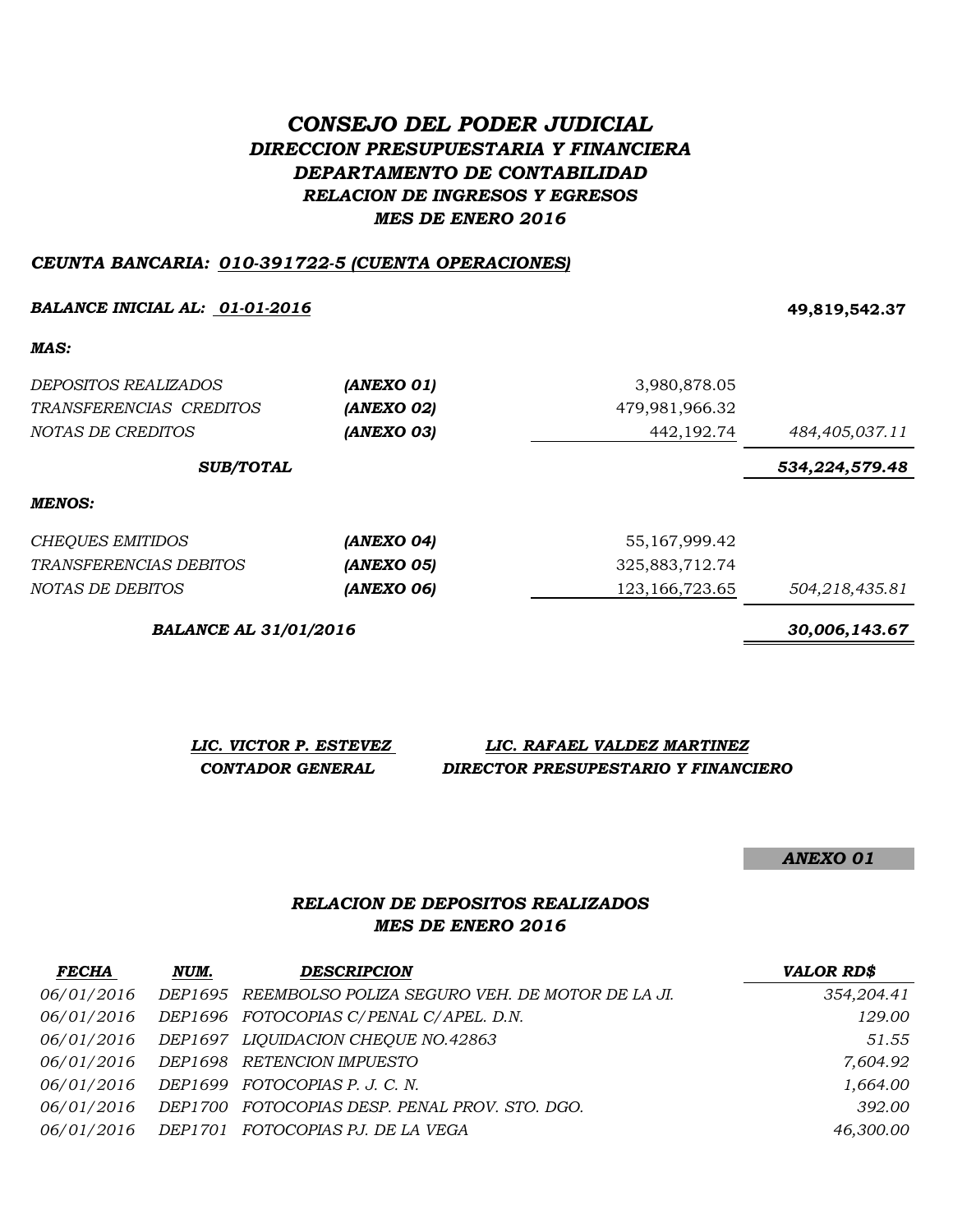| 08/01/2016 |         | DEP1702 PAGO SERV. ELECTR DE LA JI. D.N., SANTIAGO Y SFM. DIC/12. | 2,369,159.83 |
|------------|---------|-------------------------------------------------------------------|--------------|
| 08/01/2016 |         | DEP1703 REPOSICION CARNETS                                        | 300.00       |
| 08/01/2016 |         | DEP1704 FOTOCOPIAS TIRADAS EN LA SECRETARIA GRAL.                 | 2,426.00     |
| 08/01/2016 |         | DEP1705 LIQUIDACION CHEQUE NO.39831                               | 91.57        |
| 08/01/2016 |         | DEP1706 RETENCION IMPUESTOS                                       | 1,557.46     |
| 08/01/2016 |         | DEP1707 FOTOCOPIAS P. J. C. N.                                    | 494.00       |
| 11/01/2016 |         | DEP1708 REPOSICION CARNETS                                        | 200.00       |
| 11/01/2016 |         | DEP1709 FOTOCOPIAS TIRADAS EN LA C/PENAL C/APEL. D.N              | 263.00       |
| 11/01/2016 |         | DEP1710 LIQUIDACION CHEQUE NO.40018                               | 41.73        |
| 11/01/2016 |         | DEP1711 RETENCION IMPUESTO                                        | 1,707.50     |
| 11/01/2016 |         | DEP1712 FOTOCOPIAS P. J. C. N.                                    | 984.00       |
| 12/01/2016 |         | DEP1713 REPOSICION DE CARNET EXTRAVIADO, FACT. NO. 3640.          | 100.00       |
| 12/01/2016 |         | DEP1714 FOTOCOPIAS REPROD EN CORTE APEL Y SECRET. GRAL.           | 21,439.40    |
| 12/01/2016 |         | DEP1715 RETENCION IMPUESTOS POR TRABAJOS REALIZADOS               | 375.00       |
| 13/01/2016 | DEP1716 | FOTOCOPIAS P. J. C. N.                                            | 724.00       |
| 13/01/2016 |         | DEP1717 RETENCION IMPUESTO                                        | 310.00       |
| 13/01/2016 |         | DEP1718 FOTOCOPIAS P. J. DE SANTIAGO.                             | 59,588.00    |
| 13/01/2016 |         | DEP1719 FOTOCOPIAS JUR. CIVIL PROV. STO. DGO.                     | 9,550.00     |
| 13/01/2016 |         | DEP1720 FOTOCOPIAS P. J. C. N.                                    | 530.00       |
| 14/01/2016 |         | DEP1721 REPOSICION CARNETS EXTRAVIADOS                            | 200.00       |
| 14/01/2016 |         | DEP1722 LIQUIDACION CHEQUE NO.47739                               | 2.05         |
| 14/01/2016 |         | DEP1723 FOTOCOPIAS P. J. C. N.                                    | 1,114.00     |
| 14/01/2016 |         | DEP1724 FOTOCOPIAS DESP. PENAL PROV. STO. DGO.                    | 594.00       |
| 14/01/2016 |         | DEP1725 FOTOCOPIAS DESP. PENAL PROV. STO. DGO.                    | 986.00       |
| 14/01/2016 |         | DEP1726 FOTOCOPIAS DESP. PENAL PROV. STO. DGO.                    | 666.00       |
| 15/01/2016 |         | DEP1727 REPOSICION CARNET EXTRAVIADO                              | 100.00       |
| 15/01/2016 | DEP1728 | <b>RETENCION IMPUESTO</b>                                         | 2,049.00     |
| 15/01/2016 |         | DEP1729 FOTOCOPIAS DESP. PENAL PROV. STO. DGO.                    | 1,352.00     |
| 18/01/2016 |         | DEP1730 LIQUIDACION CHEQUE NO.47211                               | 450.00       |
| 18/01/2016 |         | DEP1731 RETENCION IMPUESTO                                        | 185.00       |
| 18/01/2016 |         | DEP1732 FOTOCOPIAS P. J. C. N.                                    | 1,042.00     |
| 18/01/2016 |         | DEP1733 FOTOCOPIAS P. J. C. N.                                    | 802.00       |
| 18/01/2016 |         | DEP1734 FOTOCOPIAS P. J. DE BANI.                                 | 22,852.00    |
| 19/01/2016 |         | DEP1735 REPOSICION CARNET                                         | 100.00       |
| 19/01/2016 |         | DEP1736 FOTOCOPIAS TIRADAS EN LA C/PENAL C/APEL. D.N.             | 376.00       |
| 19/01/2016 |         | DEP1737 REEMBOLSO POR COMPRA REALIZADAS CON BONOS CCN             | 15.00        |
| 19/01/2016 |         | DEP1738 LIQUIDACION CHEQUE NO.43814                               | 95,660.97    |
| 19/01/2016 |         | DEP1739 RETENCION IMPUESTO                                        | 2,325.00     |
| 19/01/2016 |         | DEP1740 DESC. SEG. MEDICO; DESC. GASTOS ALIMENTICIOS              | 713,617.41   |
| 19/01/2016 |         | DEP1741 FOTOCOPIAS P. J. DE BONAO                                 | 7,200.00     |
| 19/01/2016 |         | DEP1742 FOTOCOPIAS P. J. C. N.                                    | 508.00       |
| 19/01/2016 |         | DEP1743 FOTOCOPIAS DESP. PENAL PROV.STO.DGO.                      | 735.00       |
| 20/01/2016 |         | DEP1744 LIQUIDACION CHEQUE NO.46938                               | 239.79       |
| 20/01/2016 |         | DEP1745 RETENCION IMPUESTO                                        | 1,360.00     |
| 20/01/2016 |         | DEP1746 DESC. GTOS. COMB. Y ESPEC. A JUAN SARMIENTO, EX-EMPL.     | 3,300.00     |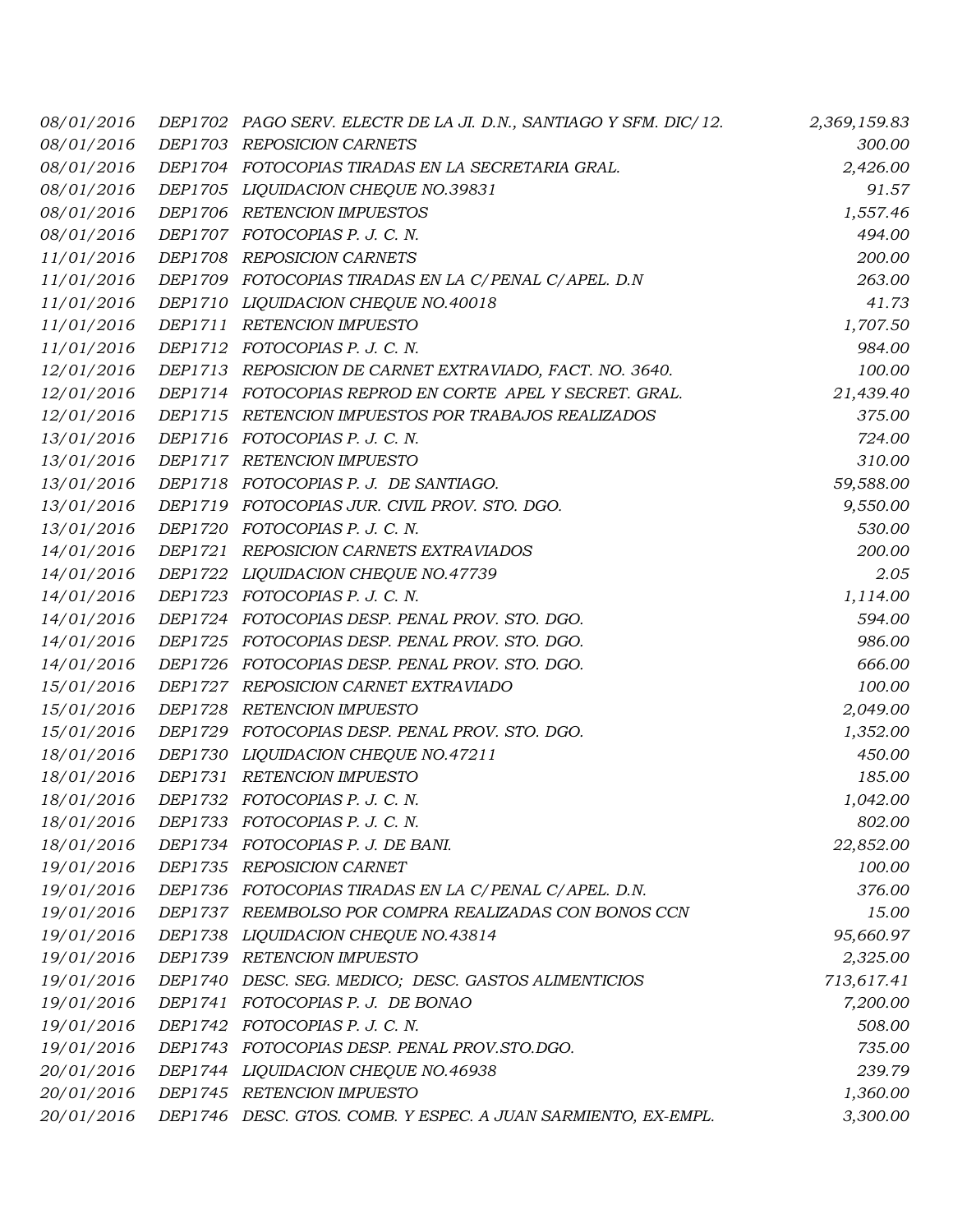| 20/01/2016 |                | DEP1747 FOTOCOPIAS P. J. C. N.                               | 588.00       |
|------------|----------------|--------------------------------------------------------------|--------------|
| 20/01/2016 |                | DEP1748 FOTOCOPIAS DESP. PENAL PROV.STO.DGO.                 | 606.00       |
| 22/01/2016 | DEP1749        | CHEQUE BCO. PROGRESO EN CUMPL. A DISP. ART. 3 REGL. NO.3     | 2,800.00     |
| 22/01/2016 |                | DEP1750 REPOSICION CARNET                                    | 100.00       |
| 22/01/2016 |                | DEP1751 PAGO ALQUILER CAFETERIA JUR. INMOB.                  | 70,000.00    |
| 22/01/2016 | DEP1752        | LIQUIDACION CHEQUE NO.3686                                   | 53.31        |
| 22/01/2016 |                | DEP1753 RETENCION IMPUESTO                                   | 860.00       |
| 22/01/2016 |                | DEP1754 FOTOCOPIAS P. J. C. N.                               | 574.00       |
| 22/01/2016 |                | DEP1755 FOTOCOPIAS P. J. DE SAN CRISTOBAL.                   | 10,824.00    |
| 26/01/2016 | DEP1756        | REPOSICION CARNETS                                           | 600.00       |
| 26/01/2016 |                | DEP1757 PAGO FACTS. POLIZA SALUD JUR. INMOB.                 | 61,905.00    |
| 26/01/2016 |                | DEP1758 REEMBOLSO DIETA POR PARTE DEL SR. RAFAEL VALDEZ S.   | 900.00       |
| 26/01/2016 |                | DEP1759 LIQUIDACION CHEQUE NO.42666                          | 14,772.47    |
| 26/01/2016 |                | DEP1760 RETENCION IMPUESTOS                                  | 12,140.86    |
| 26/01/2016 |                | DEP1761 FOTOCOPIAS P. J. C. N.                               | 876.00       |
| 26/01/2016 |                | DEP1762 FOTOCOPIAS DESP. PENAL PROV. STO.DGO.                | 1,530.00     |
| 26/01/2016 |                | DEP1763 FOTOCOPIAS DESP. PENAL PROV. STO.DGO.                | 230.00       |
| 27/01/2016 |                | DEP1764 REPOSICION CARNET                                    | 300.00       |
| 27/01/2016 |                | DEP1765 PAGO ALQUILER CAFETERIA                              | 6,000.00     |
| 27/01/2016 |                | DEP1766 PAGO ALQUILER CENTRO DE FOTOCOPIADO DE SAN PEDRO     | 3,804.00     |
| 27/01/2016 |                | DEP1767 LIQUIDACION CHEQUE NO.47740                          | 3,471.00     |
| 27/01/2016 | DEP1768        | <b>RETENCION IMPUESTOS</b>                                   | 642.50       |
| 27/01/2016 |                | DEP1769 DESC. SEGURO MEDICO A MELANIA ROCHTTIS               | 162.00       |
| 27/01/2016 |                | DEP1770 FOTOCOPIAS DESP. PENAL PROV. STO.DGO.                | 575.00       |
| 28/01/2016 | DEP1771        | REPOSICION CARNET                                            | 300.00       |
| 28/01/2016 |                | DEP1772 FOTOCOPIAS SECRETARIA GRAL. SCJ.                     | 6,774.00     |
| 28/01/2016 |                | DEP1773 LIQUIDACION CHEQUE NO.47755                          | 3,535.43     |
| 28/01/2016 |                | DEP1774 RETENCION IMPUESTO                                   | 250.00       |
| 28/01/2016 | <i>DEP1775</i> | FOTOCOPIAS P. J. C. N.                                       | 734.00       |
| 29/01/2016 | DEP1776        | SOBRANTE VERIF EN ARQUEO CAJA CHICA OF. ADMVA. SCJ.          | 17.67        |
| 29/01/2016 |                | DEP1777 RETENCION IMPUESTO                                   | 950.00       |
| 29/01/2016 |                | DEP1778 DESC. SEGURO MEDICO PLAN DESC. MENS. CASTASTRAL      | 15,511.00    |
| 29/01/2016 |                | DEP1779 DESC. SEG. MCO. EMPLS. NOM POST-CIERRE, MES ENE/2016 | 3,855.22     |
| 29/01/2016 | <i>DEP1780</i> | FOTOCOPIAS PJ. DE SAN FCO.                                   | 15,017.00    |
| 29/01/2016 | DEP1781        | FOTOCOPIAS DESP. PENAL PROV. STO. DGO.                       | 1,015.00     |
| 29/01/2016 |                | DEP1782 FOTOCOPIAS P. J. C. N.                               | 586.00       |
|            |                | TOTAL RD\$                                                   | 3,980,878.05 |

# *MES DE ENERO 2016 RELACION DE TRANSFERENCIAS CREDITOS*

*FECHA NUM. DESCRIPCION VALOR RD\$*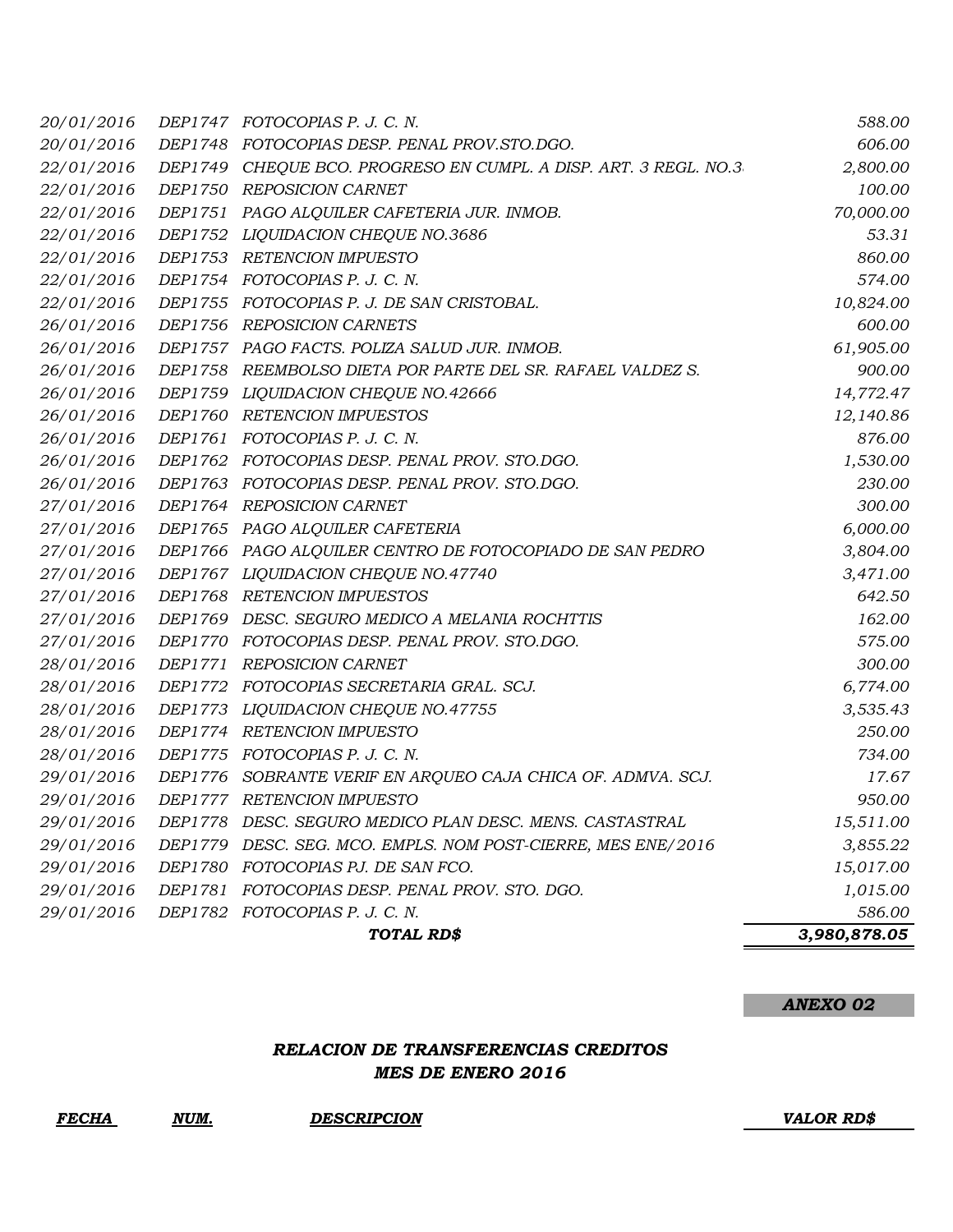|            |                | TOTAL RD\$                                            | 479,981,966.32 |
|------------|----------------|-------------------------------------------------------|----------------|
| 29/01/2016 | T/C233         | TRANF. FONDO DESDE FONDO ESP. P/ADQ. EQU. TECN. J.I.  | 5,000,000.00   |
| 29/01/2016 | T/C232         | TRANSF. DE FONDO DE LA CTA. SUELDOS                   | 6,176,976.08   |
| 28/01/2016 | T/C231         | PAGO CONSUMO COMBUSTIBLE DEL Y ENERGIA ELECTRICA      | 20,330.39      |
| 27/01/2016 | T/C230         | APORTE ALO LOCAL COOPNASEJU, CORRESP. A ENE/2016      | 16,307.50      |
| 22/01/2016 | T/C229         | TRANSF. POR ASIGNACION PRESUPUESTARIA ENERO 2016      | 467,220,299.53 |
| 26/01/2016 | T/C228         | APORTE SEGURIDAD EDIF. SCJ-CPJ, CORRESP. A ENE/2016   | 100,000.00     |
| 26/01/2016 | T/C227         | APORTE SEGURIDAD P.J. SANTIAGO, CORRESP. A ENE/2016   | 49,795.00      |
| 26/01/2016 | T/C226         | APORTE ALQUILER EDIFICIO TSA, CORRESP. A ENERO 2016.  | 54,504.00      |
| 26/01/2016 | T/C225         | APORTE/ALQ LOCAL P. J. STO DGO, CORRESP. A ENE/2016.  | 50,000.00      |
| 05/01/2016 | <i>T</i> /C224 | APORTE/SUMIN ELECTR TRIB. Z SUR, NORTE Y PJ. PTO. PTA | 1,293,753.82   |

### *RELACION NOTAS DE CREDITOS MES DE ENERO 2016*

| <b>FECHA</b> | NUM.           | <b>DESCRIPCION</b>                                  | <b>VALOR RD\$</b> |
|--------------|----------------|-----------------------------------------------------|-------------------|
| 11/01/2016   | <i>N/C852</i>  | REINTEGRO CHQ47835                                  | 177,798.72        |
| 19/01/2016   | N/C853         | REINTEGRO CHQ47620                                  | 20,250.00         |
| 27/01/2016   | N/C854         | REINTEGRO CHQ47803                                  | 40,000.00         |
| 29/01/2016   | N/C855         | REINTEGRO CHQ43214                                  | 3,647.46          |
| 29/01/2016   | N/C856         | REINTEGRO CHQ43205                                  | 2,735.59          |
| 29/01/2016   | N/C857         | REINTEGRO CHQ43215                                  | 43,040.00         |
| 29/01/2016   | N/C858         | REINTEGRO CHQ45764                                  | 1,200.00          |
| 29/01/2016   | N/C859         | REINTEGRO CHQ46478                                  | 250.00            |
| 29/01/2016   | N/C860         | REINTEGRO CHQ48021                                  | 1,500.00          |
| 29/01/2016   | N/C861         | REINTEGRO CHQ43387                                  | 6,887.50          |
| 29/01/2016   | N/C862         | REINTEGRO CHQ43394                                  | 12,112.50         |
| 29/01/2016   | N/C863         | REINTEGRO CHQ43426                                  | 11,281.25         |
| 29/01/2016   | <i>N</i> /C864 | REINTEGRO CHQ47584                                  | 14,400.00         |
| 31/01/2016   | N/C865         | PERSONAS EXCLUIDA DE NOMINA BENEFICIOS FUNC Y EMPL. | 20,600.00         |
| 31/01/2016   | N/C866         | EMPL. EXCLUIDOS NOMINA BENEFIC. JUECES Y CONSEJERO  | 28,000.00         |
| 31/01/2016   | N/C867         | EMPL. EXCLUIDO NOMINA BENEFICIOS SERVID. JUDICIALES | 29,750.00         |
| 31/01/2016   | N/C868         | SERVICIO FOTOCOPIAS CENTRO DE FOTOC. P.J. BONAO     | 8,200.00          |
| 31/01/2016   | N/C880         | RETENCION DE LA NOMINA DE LABOR EXTRA               | 1,500.00          |
| 31/01/2016   | <i>N/C870</i>  | REINTEGRO CHQ #41497 POR CADUCIDAD D/F 27/05/2015   | 19,039.72         |
|              |                | TOTAL RD\$                                          | 442,192.74        |

*ANEXO 04*

# *RELACION DE CHEQUES EMITIDOS MES DE ENERO 2016*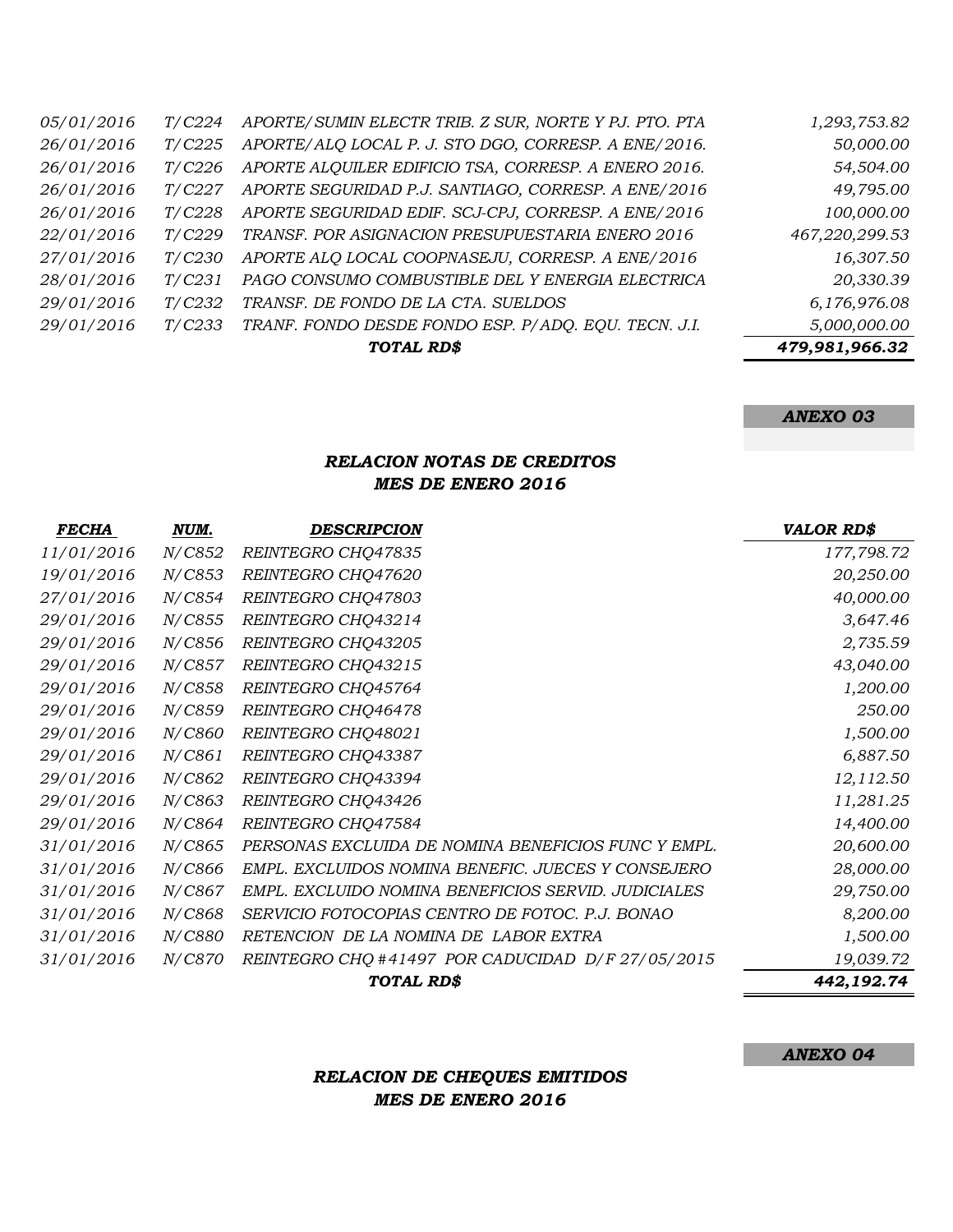| <b>FECHA</b> | NUM. | <b>BENEFICIARIO</b>                                       | <b>VALOR RD\$</b> |
|--------------|------|-----------------------------------------------------------|-------------------|
| 08/01/2016   |      | CHQ47855 CONSTRUCTORA SALAZAR MARIZAN CONSALMA SRL        | 190,236.80        |
| 12/01/2016   |      | CHQ47856 FEDERICO MENDEZ NOVA                             | 17,600.00         |
| 15/01/2016   |      | CHQ47857 MARIA ELIZABETH HERNANDEZ PEÑA                   | 16,280.75         |
|              |      | 15/01/2016 CHQ47858 COMPU LETRAS DESIGNS SRL              | 14,461.44         |
| 15/01/2016   |      | CHQ47859 OPEN CLEAN, SRL                                  | 68,647.50         |
|              |      | 15/01/2016 CHQ47860 FERRETERIA POPULAR, SRL               | 30,577.80         |
| 15/01/2016   |      | CHQ47861 FERRETERIA AMERICANA, SAS                        | 35,510.02         |
| 15/01/2016   |      | CHQ47862 AMANA COMERCIAL, SRL                             | 22,516.67         |
|              |      | 15/01/2016 CHQ47863 COMERCIAL SANTANA, SRL.               | 12,204.00         |
| 15/01/2016   |      | CHQ47864 TRACE INTERNATIONAL, SRL                         | 12,793.46         |
|              |      | 15/01/2016 CHQ47865 HERMOSILLO COMERCIAL SRL              | 2,666.44          |
| 15/01/2016   |      | CHQ47866 GLOBAL OFFICE JL. SRL.                           | 1,233.39          |
| 15/01/2016   |      | CHQ47867 MUEBLES OMAR, S. A.                              | 6,987.35          |
|              |      | 15/01/2016 CHQ47868 TERMO ENVASES, S. A.                  | 94,817.17         |
| 15/01/2016   |      | CHQ47869 PROEQUIPOS ORTIZ SRL                             | 48,590.00         |
|              |      | 15/01/2016 CHQ47870 ELECTRICOS R & A, SRL                 | 25,628.40         |
| 15/01/2016   |      | CHQ47871 INDUSTRIAS BANILEJAS, SAS                        | 108,035.55        |
|              |      | 15/01/2016 CHQ47872 REFRICENTRO ALCANTARA, SRL            | 39,262.75         |
| 15/01/2016   |      | CHQ47873 DAF TRADING SRL                                  | 6,587.90          |
| 15/01/2016   |      | CHQ47874 ROSANNA MARGARITA REYES ALCANTARA                | 17,765.00         |
| 15/01/2016   |      | CHQ47875 EDITORA CORRIPIO, SAS                            | 59,014.00         |
| 15/01/2016   |      | CHQ47876 FERRETERIA AMERICANA, SAS                        | 4,877.39          |
|              |      | 15/01/2016 CHQ47877 NEW IMAGE SOLUTIONS AND MARKETING SRL | 13,560.00         |
| 15/01/2016   |      | CHQ47878 POLLOS SANDIE RESTAURANT SRL                     | 30,165.25         |
| 15/01/2016   |      | CHQ47879 DELTA COMERCIAL, S. A.                           | 18,273.58         |
| 15/01/2016   |      | CHQ47880 JARDIN ILUSIONES SRL                             | 10,170.00         |
| 15/01/2016   |      | CHQ47881 CARLOS RAFAEL MESA CARTAGENA                     | 720.00            |
|              |      | 15/01/2016 CHQ47882 LUIS GONZALO GUZMAN CONCEPCION        | 5,747.50          |
| 15/01/2016   |      | CHQ47883 PETRA BERNABELA RIVAS HERASME                    | 2,160.00          |
| 15/01/2016   |      | CHQ47884 PETRA BERNABELA RIVAS HERASME                    | 9,000.00          |
| 15/01/2016   |      | CHQ47885 MAGNA MOTORS, S. A.                              | 22,885.13         |
| 15/01/2016   |      | CHQ47886 D MAGGIE, SRL                                    | 24,898.31         |
| 15/01/2016   |      | CHQ47887 D MAGGIE, SRL                                    | 12,449.15         |
| 15/01/2016   |      | CHQ47888 ROSANNA MARGARITA REYES ALCANTARA                | 5,225.00          |
|              |      | 15/01/2016 CHQ47889 PETRA BERNABELA RIVAS HERASME         | 2,160.00          |
| 15/01/2016   |      | CHQ47890 ADMINISTRADORA DE RIESGOS DE SALUD HUMANO S A    | 12,719.98         |
|              |      | 15/01/2016 CHQ47891 CONSOLIDOM SRL                        | 248,286.00        |
| 15/01/2016   |      | CHQ47892 ALTAGRACIA LIBERTAD LEYBA ACOSTA                 | 2,160.00          |
| 15/01/2016   |      | CHQ47893 WINDTELECOM, S.A.                                | 212,892.31        |
|              |      | 15/01/2016 CHQ47894 WALTER NATHAN MARTINEZ RAMOS          | 4,987.50          |
| 15/01/2016   |      | CHQ47895 WALTER NATHAN MARTINEZ RAMOS                     | 4,987.50          |
|              |      | 15/01/2016 CHQ47896 AUTO SUPER FRIO M&S EIRL              | 61,966.84         |
| 15/01/2016   |      | CHQ47897 MARIA DEL CARMEN DE LOS SANTOS                   | 6,412.50          |
|              |      | 15/01/2016 CHQ47898 RUTH DELANEA MEDINA DE LEON           | 25,215.25         |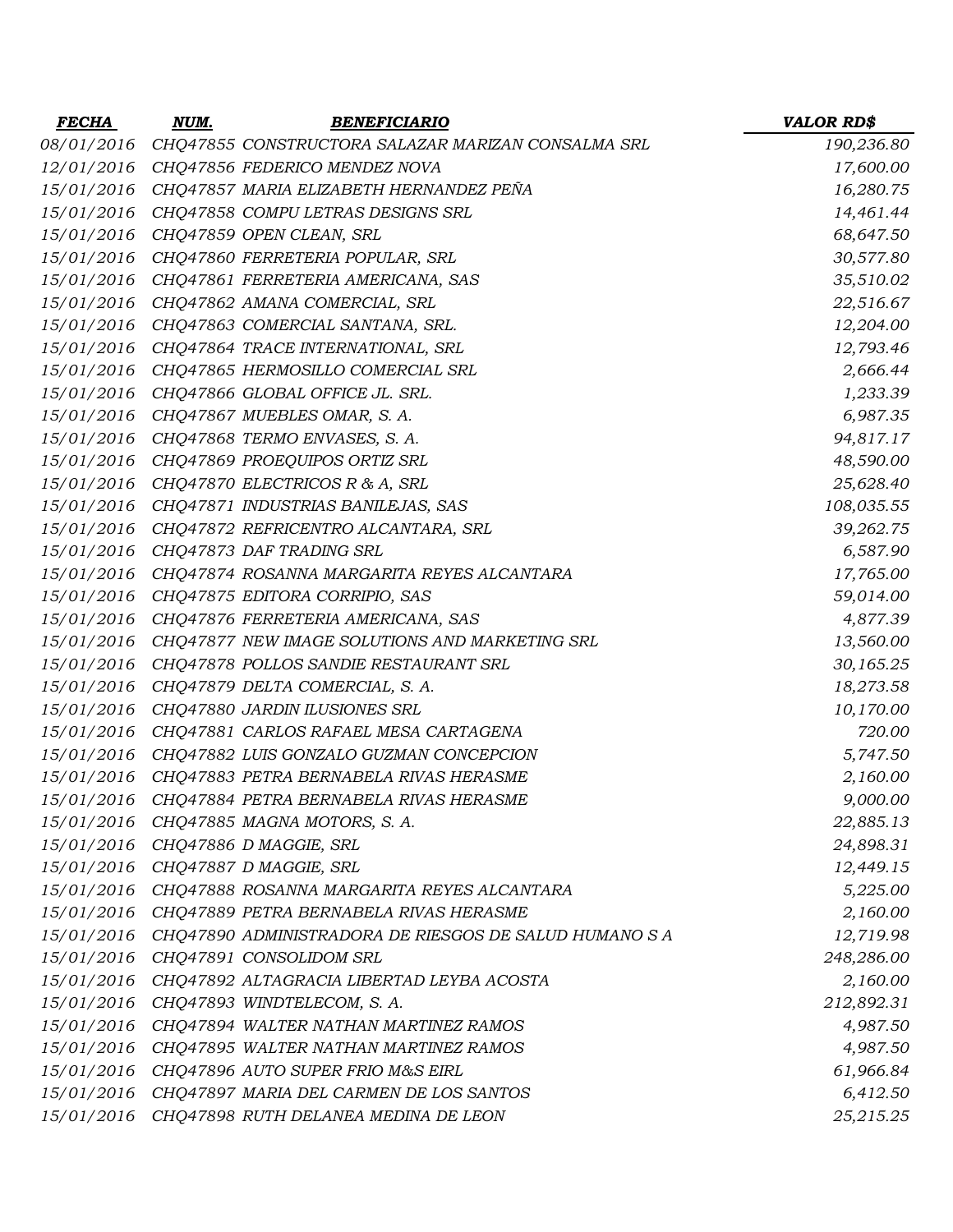| 15/01/2016 | CHQ47899 SOLO CARLOS GOURMET, SRL                          | 6,500.00   |
|------------|------------------------------------------------------------|------------|
| 15/01/2016 | CHQ47900 CORP DEL ACUEDUCTO Y ALCANTARILLADO STO D (CAASD) | 35,713.00  |
| 15/01/2016 | CHQ47901 ROBISON ANT. RODRIGUEZ JAQUEZ                     | 3,297.58   |
| 15/01/2016 | CHQ47902 DAMARIS A. VILLALONA GUZMAN                       | 700.00     |
| 15/01/2016 | CHQ47903 DOMINICANA ALVAREZ                                | 2,700.00   |
| 15/01/2016 | CHQ47904 RAMON E. PENA PEREZ                               | 4,200.00   |
| 15/01/2016 | CHQ47905 DOMINICANA ALVAREZ                                | 1,350.00   |
| 15/01/2016 | CHQ47906 HIPOLITO CANDELARIO CASTILLO                      | 6,000.00   |
| 15/01/2016 | CHQ47907 JHONNY GUZMAN RICHARDSON                          | 1,350.00   |
| 15/01/2016 | CHQ47908 LAILA P. VALERIO CASTILLO                         | 31,074.58  |
| 18/01/2016 | CHQ47909 GLADYS JOSEFINA CEPIN GRULLON                     | 3,247.03   |
| 18/01/2016 | CHQ47910 MARGRAF, SRL                                      | 51,993.50  |
| 18/01/2016 | CHQ47911 ALTICE HISPANIOLA S A                             | 1,333.41   |
| 18/01/2016 | CHQ47912 ESTACION DE SERVICIO JAVIER SRL                   | 1,783.53   |
| 18/01/2016 | CHQ47913 CONSOLIDOM SRL                                    | 31,035.75  |
| 18/01/2016 | CHQ47914 AMAURY DE JS. SANCHEZ BATISTA                     | 12,343.00  |
| 18/01/2016 | CHQ47915 AMADA NADIA DEVARES SANCHEZ                       | 534,798.13 |
| 18/01/2016 | CHQ47916 JULIO C. RICARDO PARRA                            | 1,862.00   |
| 18/01/2016 | CHQ47917 ADALBERTO VENTURA VENTURA                         | 2,460.50   |
| 18/01/2016 | CHQ47918 MANUEL ANT. MARTE                                 | 665.00     |
| 18/01/2016 | CHQ47919 JONIEL DE JS. MENA BALDERA                        | 7,913.50   |
| 18/01/2016 | CHQ47920 CARLOS PINEDA RAMIREZ                             | 34,314.00  |
| 18/01/2016 | CHQ47921 DARWIN OMAR URBAEZ DIAZ                           | 332.50     |
| 18/01/2016 | CHQ47922 CESAR NOE DIAZ ROQUE                              | 6,051.50   |
| 18/01/2016 | CHQ47923 MANUEL M. CAMARENA CASTILLO                       | 931.00     |
| 18/01/2016 | CHQ47924 DELCIDO A. SANTOS ALEMAN                          | 332.50     |
| 18/01/2016 | CHQ47925 GENESIS MARTINA MARICHAL SANZ                     | 598.50     |
| 18/01/2016 | CHQ47926 RAFAEL ANT. PERALTA CACERES                       | 10,706.50  |
| 18/01/2016 | CHQ47927 REIDIN J. RODRIGUEZ ROJAS                         | 7,381.50   |
| 18/01/2016 | CHQ47928 HILARIO ANTONIO PEÑA                              | 1,928.50   |
| 18/01/2016 | CHQ47929 JOSE A. MATIAS MARTINEZ                           | 12,236.00  |
| 18/01/2016 | CHQ47930 VICTOR D. PENALO TEJADA                           | 2,194.50   |
| 18/01/2016 | CHQ47931 ALFA NOEMI ROSA                                   | 8,512.00   |
| 18/01/2016 | CHQ47932 ROBERT E. CANDELARIO VENTURA                      | 8,977.50   |
| 18/01/2016 | CHQ47933 RAMON ANT. LOPEZ PAULA                            | 8,246.00   |
| 18/01/2016 | CHQ47934 MIGUEL A. GRULLAR RAMOS                           | 5,719.00   |
| 18/01/2016 | CHQ47935 LEURY L. PEREZ CORNIEL                            | 4,123.00   |
| 18/01/2016 | CHQ47936 JACQUELIN F. REYES OLIVIER                        | 7,581.00   |
| 18/01/2016 | CHQ47937 WILLY ROSARIO PAULINO                             | 2,261.00   |
| 18/01/2016 | CHQ47938 JOSE ANT. HENRIQUEZ VARGAS                        | 5,586.00   |
| 18/01/2016 | CHQ47939 LUIS M. MATIAS SUAREZ                             | 10,706.50  |
| 18/01/2016 | CHQ47940 ROBERTO ANT. DUARTE VARGAS                        | 7,381.50   |
| 18/01/2016 | CHQ47941 KELVIN PIMENTEL                                   | 7,780.50   |
| 18/01/2016 | CHQ47942 LUZ E. REYES DE CASTRO                            | 8,711.50   |
| 18/01/2016 | CHQ47943 YAURYS V. ALCANTARA BURGOS                        | 8,113.00   |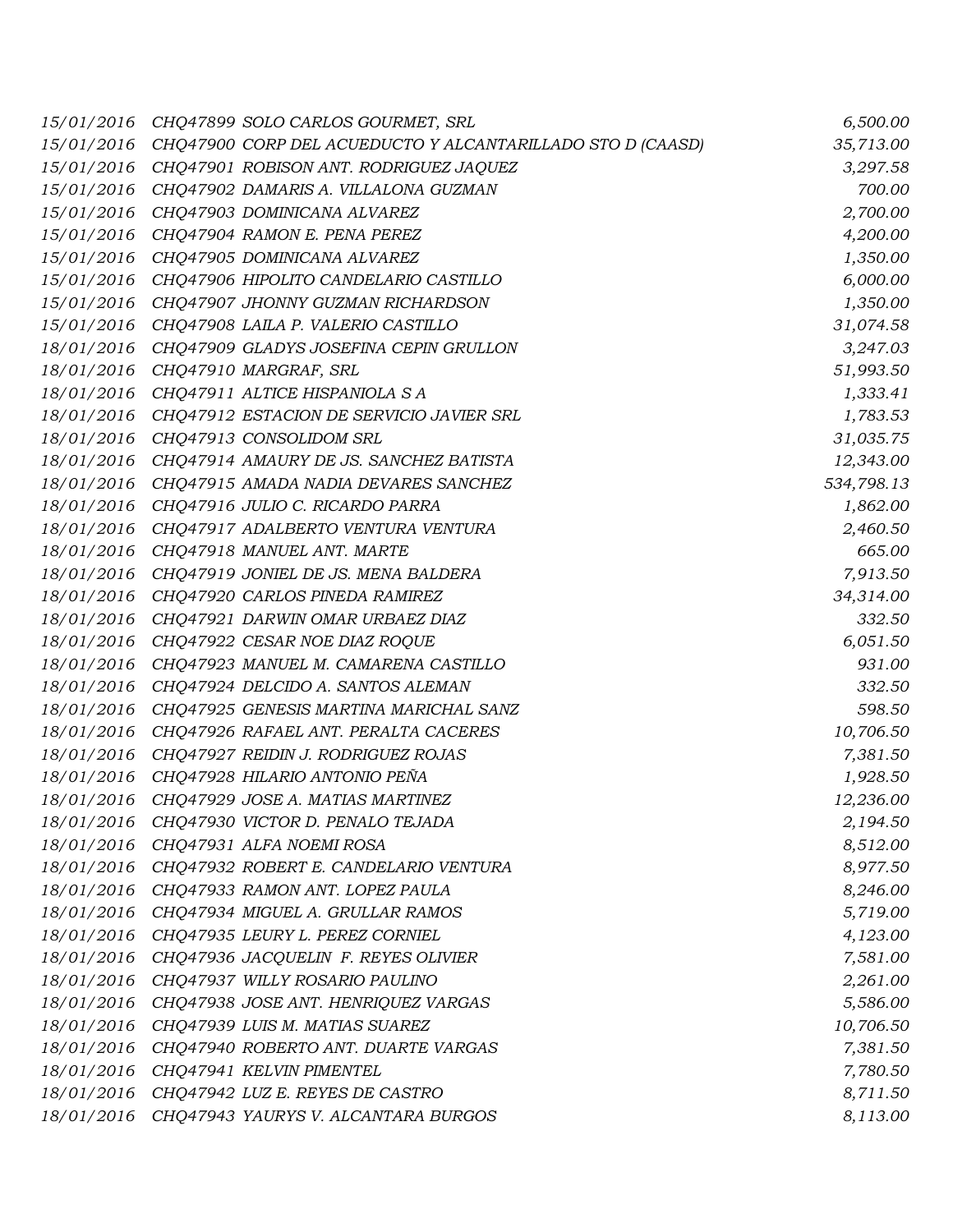| 18/01/2016 | CHQ47944 ESTEBAN MERCEDES HERNANDEZ                            | 8,844.50     |
|------------|----------------------------------------------------------------|--------------|
| 18/01/2016 | CHQ47945 FRANCISCO ALB. LIBERATO MORAN                         | 8,445.50     |
| 18/01/2016 | CHQ47946 MANUEL DE JS. GOMEZ HILARIO                           | 8,113.00     |
| 18/01/2016 | CHQ47947 NELSON B. LUNA ALMONTE                                | 3,857.00     |
| 18/01/2016 | CHQ47948 CARLOS ANT. MARTINEZ BALBUENA                         | 10,174.50    |
| 18/01/2016 | CHQ47949 VICTOR V. ARIAS DE LA ROSA                            | 4,256.00     |
| 18/01/2016 | CHQ47950 FERNANDO A. BATISTA GRULLON                           | 2,061.50     |
| 18/01/2016 | CHQ47951 JOSE I. VASQUEZ NUNEZ                                 | 1,862.00     |
| 18/01/2016 | CHQ47952 ABERCIO ANT. PARRA GUTIERREZ                          | 2,460.50     |
| 18/01/2016 | CHQ47953 BERNARDO ANT. GARCIA FAMILIA                          | 4,189.50     |
| 18/01/2016 | CHQ47954 ERICK MANUEL QUINONEZ GARCIA                          | 2,726.50     |
| 18/01/2016 | CHQ47955 FRANCISCO C. VASQUEZ JIMENEZ                          | 2,327.50     |
| 18/01/2016 | CHQ47956 EUSEBIO V. VALLE REYES                                | 2,926.00     |
| 19/01/2016 | CHQ47957 CONSTRUCTORA CARRASQUERO SRL                          | 834,993.74   |
| 19/01/2016 | CHQ47958 OMAR CD S SISTEM, SRL                                 | 14,122.50    |
| 19/01/2016 | CHQ47959 VIAJES MONTERREI SRL                                  | 154,178.32   |
| 19/01/2016 | CHQ47960 ORQUIDEA LACHAPEL MORILLO                             | 28,500.00    |
| 19/01/2016 | CHQ47961 PLADENT SRL                                           | 290,700.00   |
| 19/01/2016 | CHQ47962 TRICOM SA                                             | 7,955.79     |
| 19/01/2016 | CHQ47963 TRICOM SA                                             | 1,601.59     |
| 19/01/2016 | CHQ47964 CORP ACUEDUCTO Y ALCANT LA VEGA (CORAAVEGA)           | 22,985.00    |
| 19/01/2016 | CHQ47965 DANIELA CEDANO MERAN                                  | 2,563.24     |
| 19/01/2016 | CHQ47966 RAMONA ALT. MOREL CRUZ                                | 4,889.00     |
| 20/01/2016 | CHQ47967 MARIANO GERMAN MEJIA                                  | 116,789.65   |
| 20/01/2016 | CHQ47968 VICTOR J. CASTELLANOS ESTRELLA                        | 91,000.00    |
| 20/01/2016 | CHQ47969 JOSE A. CRUCETA ALMANZAR                              | 91,000.00    |
| 20/01/2016 | CHQ47970 FRANCISCO ANT. JEREZ MENA                             | 91,000.00    |
| 20/01/2016 | CHQ47971 EDGARDO HERNANDEZ MEJIA                               | 91,000.00    |
| 20/01/2016 | CHQ47972 SARA I. HENRIQUEZ MARIN                               | 91,000.00    |
| 20/01/2016 | CHQ47973 ROBERT C. PLACENCIA ALVAREZ                           | 91,000.00    |
| 20/01/2016 | CHQ47974 DULCE M. RODRIGUEZ BLANCO                             | 91,000.00    |
| 20/01/2016 | CHQ47975 CAPITAN LUIS MARIÑEZ P.                               | 1,600.00     |
| 20/01/2016 | CHQ47976 COR. PAUL CORDERO MONTES DE OCA                       | 13,000.00    |
| 20/01/2016 | CHQ47977 CORP ACUEDUCTO Y ALCANT LA VEGA (CORAAVEGA)           | 27,623.00    |
| 20/01/2016 | CHQ47978 ESPINAL S POLLOS Y MAS SRL                            | 5,372.29     |
| 20/01/2016 | CHO47979 JOHNNY DIONISIO VERAS ROJAS                           | 4,322.50     |
| 20/01/2016 | CHQ47980 DAF TRADING SRL                                       | 3,390.00     |
| 20/01/2016 | CHQ47981 LUIS GONZALO GUZMAN CONCEPCION                        | 5,747.50     |
| 20/01/2016 | CHQ47982 LUIS GONZALO GUZMAN CONCEPCION                        | 3,135.00     |
| 20/01/2016 | CHQ47983 FERRETERIA POPULAR, SRL                               | 24,440.88    |
| 20/01/2016 | CHQ47984 EMPRESA DISTRIBUIDORA DE ELECTRICIDAD DEL ESTE, S. A. | 2,680,028.53 |
| 20/01/2016 | CHQ47985 CELESTE PAREDES ABREU                                 | 11,445.00    |
| 20/01/2016 | CHQ47986 JULISSA A. SANTOS VASQUEZ                             | 17,250.00    |
| 20/01/2016 | CHQ47987 GREGORIA CUEVAS                                       | 990.00       |
| 20/01/2016 | CHQ47988 FRANSHESCA O. CORCINO E.                              | 1,000.00     |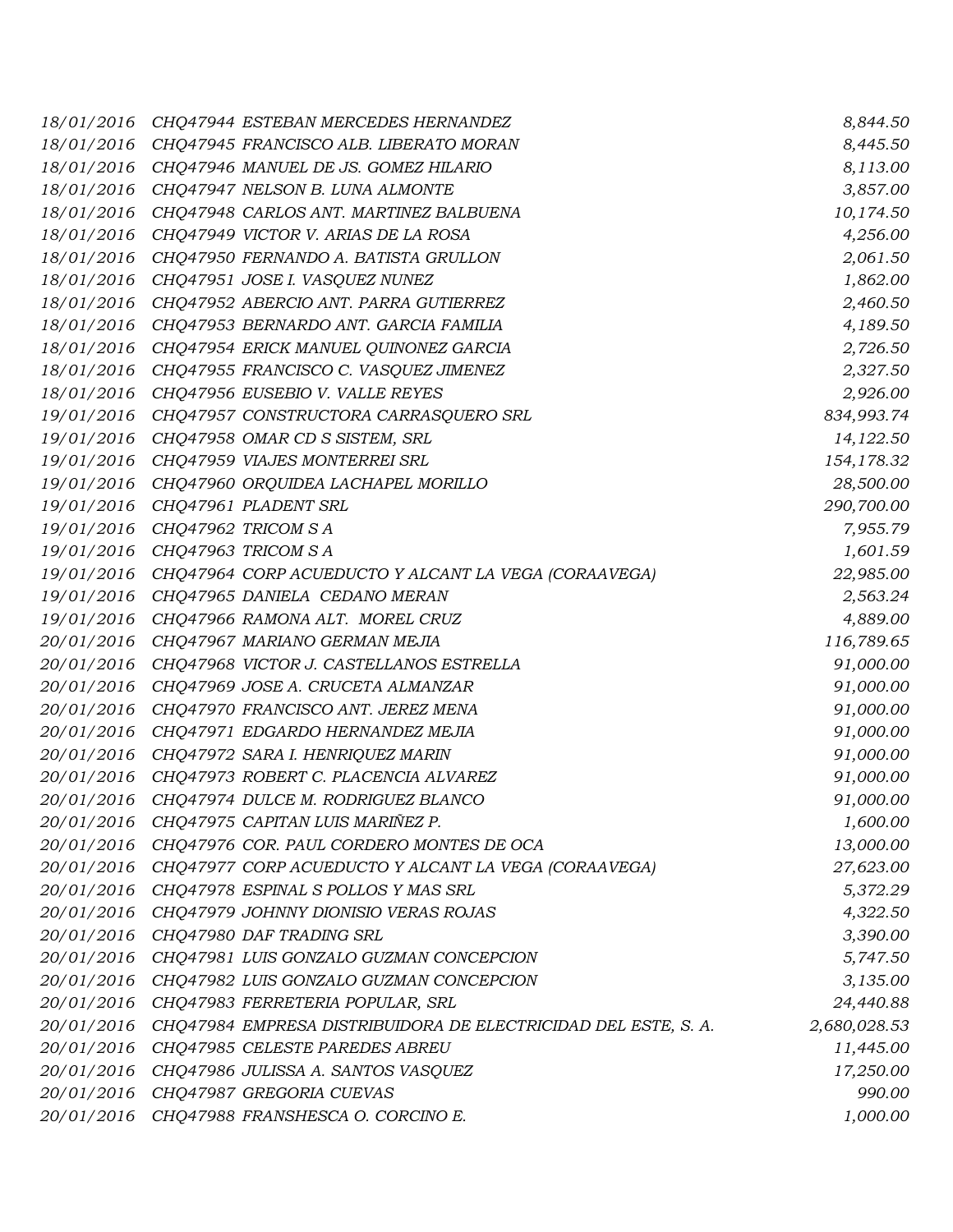| 20/01/2016 | CHQ47989 VICTORIA I. FRIAS ANGELES DE CUEVAS | 1,000.00  |
|------------|----------------------------------------------|-----------|
| 20/01/2016 | CHQ47990 LEONCIO MORALES                     | 850.00    |
| 20/01/2016 | CHQ47991 ANTONIO MARTINEZ                    | 3,500.00  |
| 20/01/2016 | CHQ47992 JOSE I. DONE CORDERO                | 2,200.00  |
| 20/01/2016 | CHQ47993 LUIS FERNANDO VASQUEZ               | 2,400.00  |
| 20/01/2016 | CHQ47994 MANUEL A. SANCHEZ MARTE             | 3,000.00  |
| 20/01/2016 | CHQ47995 LUIS ALB. MOSCAT MARTINEZ           | 3,000.00  |
| 20/01/2016 | CHQ47996 MARIA DIVINA GOMEZ TAVERAS          | 3,000.00  |
| 20/01/2016 | CHQ47997 JOSEFINA DEL P. PINEDA K.           | 6,000.00  |
| 20/01/2016 | CHQ47998 EDUARDO MEJIA JIMENEZ               | 3,000.00  |
| 20/01/2016 | CHQ47999 EDUVIGES MA. ACOSTA VARGAS          | 3,000.00  |
| 20/01/2016 | CHQ48000 ENMANUELA ARIAS MARTINEZ            | 3,000.00  |
| 20/01/2016 | CHQ48001 FRANCISCO A. LIZARDO GOMEZ          | 3,000.00  |
| 20/01/2016 | CHQ48002 FRANCISCO LENDOR SANABIA            | 3,000.00  |
| 20/01/2016 | CHQ48003 GERTRUDIS FIGUEROA CRISOSTOMO       | 3,000.00  |
| 20/01/2016 | CHQ48004 GIL JOSUE AQUINO                    | 3,000.00  |
| 20/01/2016 | CHQ48005 GUILLERMO ESQUEA LARA               | 3,000.00  |
| 20/01/2016 | CHQ48006 MARIA ALT. PAULINO DE LOS S.        | 3,000.00  |
| 20/01/2016 | CHQ48007 MODESTO ACOSTA VARGAS               | 3,000.00  |
| 20/01/2016 | CHQ48008 NEOLFIS WALKIRA FAMILIA MORA        | 3,000.00  |
| 20/01/2016 | CHQ48009 RHINA MEDINA GOMEZ                  | 3,000.00  |
| 20/01/2016 | CHQ48010 WENDY MONTILLA REYES                | 3,000.00  |
| 20/01/2016 | CHQ48011 YUDERKYS RODRIGUEZ N.               | 3,000.00  |
| 20/01/2016 | CHQ48012 MARTHA L. ROMAN CORCINO             | 3,000.00  |
| 20/01/2016 | CHQ48013 IDELIZA GARCIA MARTINEZ             | 3,000.00  |
| 20/01/2016 | CHQ48014 YUNILSSIS L. ABREU VASQUEZ          | 3,000.00  |
| 20/01/2016 | CHQ48015 ANGELA TAVERAS MARTE CAPELLAN       | 3,000.00  |
| 20/01/2016 | CHQ48016 ARIDIO ANT. MERCEDES SONE           | 3,000.00  |
| 20/01/2016 | CHQ48017 BENJAMIN PEREZ FELIZ                | 5,000.00  |
| 20/01/2016 | CHQ48018 CLAUDIA ALMONTE                     | 3,000.00  |
| 20/01/2016 | CHQ48019 DIANA ALT. RODRIGUEZ MARTINEZ       | 6,000.00  |
| 20/01/2016 | CHQ48020 CIVELYS S. MENCIA ROSARIO           | 3,000.00  |
| 22/01/2016 | CHQ48021 CARMEN DE JESUS DE JS. DE BERNAL    | 1,500.00  |
| 22/01/2016 | CHQ48022 FIOL D. CABREJA                     | 4,355.56  |
| 22/01/2016 | CHQ48023 CANDIDA U. GOMEZ CUEVAS             | 2,940.00  |
| 22/01/2016 | CHQ48024 PETRONILA ALMONTE                   | 15,537.15 |
| 22/01/2016 | CHQ48025 YRIA F. PENA VDA. READ              | 23,781.34 |
| 22/01/2016 | CHQ48026 NORMA ALT. JIMENEZ                  | 2,184.00  |
| 22/01/2016 | CHQ48027 ANA ANTONIA SANTO                   | 2,184.00  |
| 22/01/2016 | CHQ48028 LILIANA CRUZ MOLINA VARGAS          | 14,700.00 |
| 22/01/2016 | CHO48029 BIENVENIDA C. SIERRA FERRERAS       | 3,000.00  |
| 22/01/2016 | CHQ48030 JUANA PAULINO NUNEZ                 | 5,117.50  |
| 22/01/2016 | CHQ48031 MARIA MAGDALENA SIERRA PEREZ        | 8,933.86  |
| 22/01/2016 | CHQ48032 BEATRIZ C. SILFA HERNADEZ           | 20,000.00 |
| 22/01/2016 | CHQ48033 JORGELINA RODRIGUEZ                 | 5,444.45  |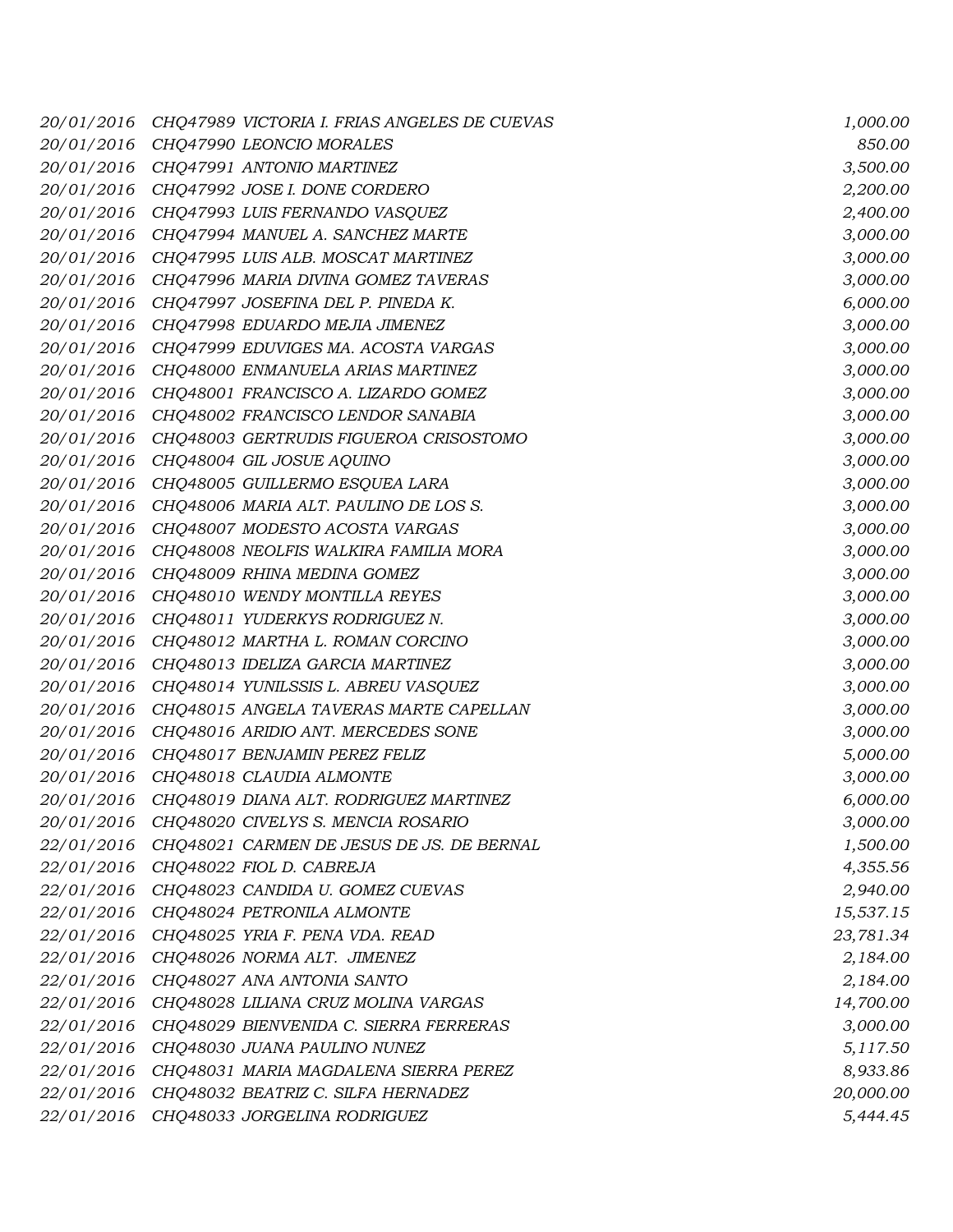| 22/01/2016 | CHQ48034 SUMERGIDA ALVAREZ LAGARES                         | 6,563.65     |
|------------|------------------------------------------------------------|--------------|
| 22/01/2016 | CHQ48035 MARTA ALT. RAMIREZ FELIZ                          | 1,589.56     |
| 22/01/2016 | CHQ48036 ZUNILDA ALTAGRACIA PENA                           | 6,427.35     |
| 22/01/2016 | CHQ48037 SANTO DOMINGO MOTORS COMPANY, S. A.               | 0.00         |
| 22/01/2016 | CHQ48038 EDITORA HOY, SAS                                  | 0.00         |
| 22/01/2016 | CHQ48039 CORP DEL ACUEDUCTO Y ALCANTARILLADO STO D (CAASD) | 0.00         |
| 22/01/2016 | CHQ48040 HERNAN MIRANDA GUZMAN                             | 103,569.95   |
| 22/01/2016 | CHO48041 HERNAN MIRANDA GUZMAN                             | 63,840.00    |
| 22/01/2016 | CHQ48042 ESPINAL S POLLOS Y MAS SRL                        | 7,390.49     |
| 22/01/2016 | CHQ48043 AYUNTAMIENTO SANTO DOMINGO ESTE                   | 22,365.00    |
| 22/01/2016 | CHQ48044 CORPORACION ESTATAL DE RADIO Y TELEVISION         | 10,998.18    |
| 22/01/2016 | CHQ48045 CORP ACUEDUCTO Y ALCANT LA VEGA (CORAAVEGA)       | 19,346.00    |
| 22/01/2016 | CHQ48046 WINDTELECOM, S.A.                                 | 2,398.47     |
| 22/01/2016 | CHQ48047 SYNTES SRL                                        | 44,203.20    |
| 22/01/2016 | CHQ48048 RUTH DELANEA MEDINA DE LEON                       | 25,311.87    |
| 22/01/2016 | CHQ48049 MARALEX TRADING, SRL                              | 91,531.52    |
| 22/01/2016 | CHQ48050 DISTRIBUIDORA Y SERVICIOS DIVERSOS DISOPE SRL     | 3,390.00     |
| 22/01/2016 | CHQ48051 E THREAN & CIA SRL                                | 12,052.83    |
| 22/01/2016 | CHQ48052 DELTA COMERCIAL, S. A.                            | 23,027.69    |
| 22/01/2016 | CHQ48053 SANTA MARTHA VILLAR BAEZ                          | 1,179.32     |
| 22/01/2016 | CHQ48054 MARIA DEL CARMEN DE LOS SANTOS                    | 68,955.75    |
| 22/01/2016 | CHQ48055 CLIP INTERNACIONAL, SRL                           | 177,798.72   |
| 22/01/2016 | CHQ48056 DARLIS ALT. EUSEBIO VASQUEZ                       | 23,100.00    |
| 22/01/2016 | CHQ48057 APOLINAR J. TORRES GUERRERO                       | 1,000.00     |
| 22/01/2016 | CHQ48058 SOTERO PERALTA & ASOCIADOS SRL                    | 43,040.00    |
| 22/01/2016 | CHQ48059 NARCISA SORIANO DE LA ROSA                        | 8,379.00     |
| 22/01/2016 | CHQ48060 VICTOR MANUEL PEREZ FRAGOSO                       | 21,208.57    |
| 22/01/2016 | CHQ48061 ROSA E. GUZMAN JOSE                               | 12,717.65    |
| 22/01/2016 | CHQ48062 NANCY A. NINA CASTILLO                            | 13,243.67    |
| 22/01/2016 | CHQ48063 LAUREN MARIA M. RAMOS RAMIREZ                     | 5,746.98     |
| 22/01/2016 | CHQ48064 DELGISA ALT. ESPINO ABUD                          | 1,654.00     |
| 22/01/2016 | CHQ48065 NANCY A. NINA CASTILLO                            | 8,400.07     |
| 22/01/2016 | CHQ48066 ILSA MDES. BREWER ESPINAL                         | 4,683.54     |
| 22/01/2016 | CHQ48067 COMPANIA DOMINICANA DE TELEFONOS, S.A.            | 2,845,255.50 |
| 22/01/2016 | CHQ48068 EDITORA HOY, SAS                                  | 78,309.00    |
| 22/01/2016 | CHQ48069 SANTO DOMINGO MOTORS COMPANY, S. A.               | 5,151.67     |
| 22/01/2016 | CHQ48070 CORP DEL ACUEDUCTO Y ALCANTARILLADO STO D (CAASD) | 4,802.00     |
| 22/01/2016 | CHQ48071 ARIEL A. VOLQUEZ MATOS                            | 1,750.00     |
| 22/01/2016 | CHQ48072 RHINA MONTILLA BRITO                              | 1,750.00     |
| 26/01/2016 | CHQ48073 ESTACION DE SERVICIOS LAS MERCEDES EIRL           | 9,025.00     |
| 26/01/2016 | CHQ48074 EDENORTE DOMINICANA, S. A.                        | 651,296.93   |
| 26/01/2016 | CHQ48075 SUPERMERCADO EL GRAN PORVENIR S R L               | 31,122.88    |
| 26/01/2016 | CHQ48076 EXODO SOLUCIONES, SRL.                            | 23,363.07    |
| 26/01/2016 | CHQ48077 SERVICIOS POPULAR DE SEGURIDAD S R L              | 3,594,405.75 |
| 26/01/2016 | CHQ48078 FELIX MANUEL BAUTISTA CUEVAS                      | 65,850.00    |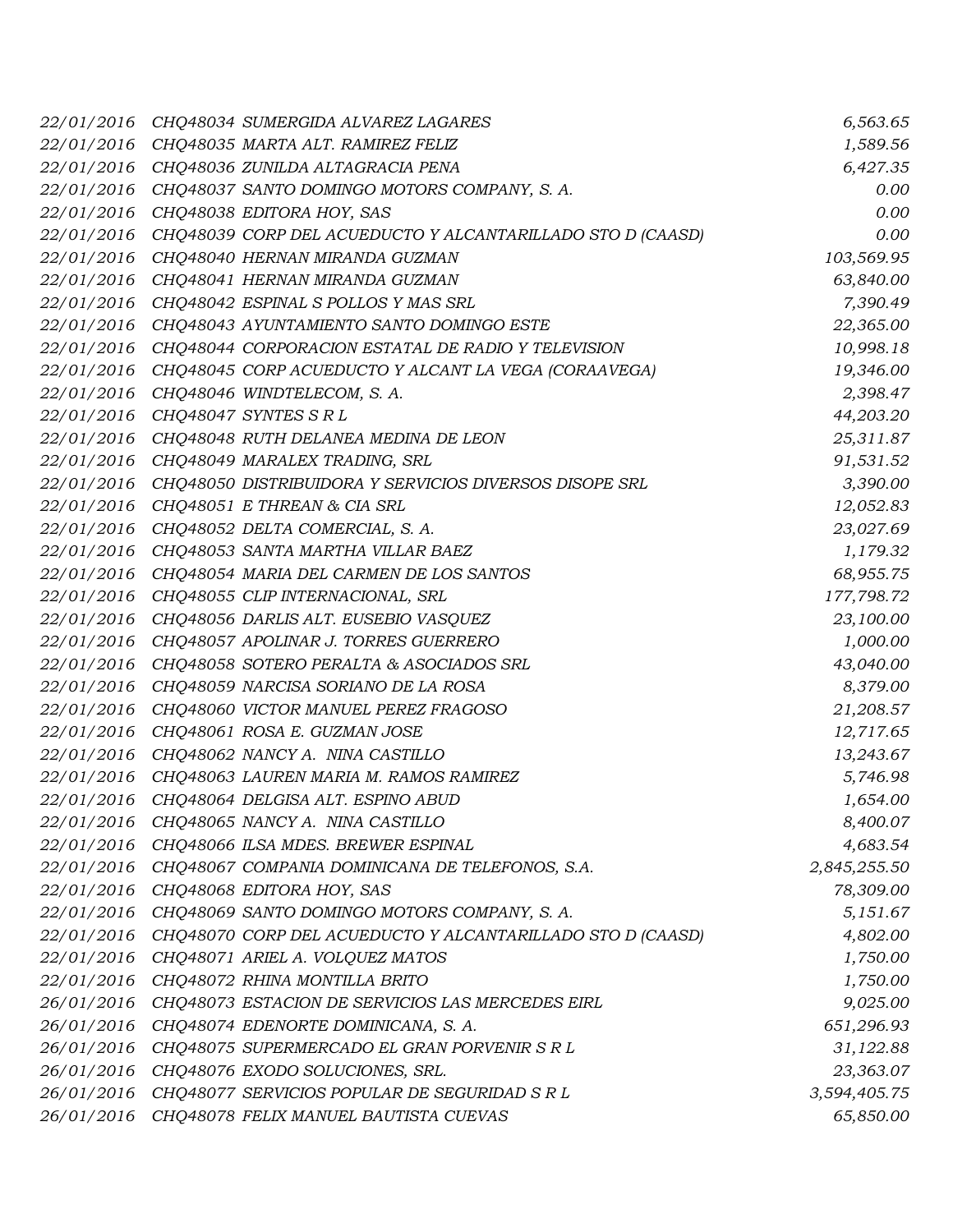| 26/01/2016 | CHO48079 ILESA SRL                                            | 262,007.00 |
|------------|---------------------------------------------------------------|------------|
| 26/01/2016 | CHQ48080 EDITORA CORRIPIO, SAS                                | 284,419.08 |
| 26/01/2016 | CHQ48081 SERVIARTE CGPA SRL                                   | 8,521.92   |
| 26/01/2016 | CHQ48082 CLIP INTERNACIONAL SRL                               | 35,028.87  |
| 26/01/2016 | CHO48083 MELANIA ROCHTTIS                                     | 7,938.00   |
| 26/01/2016 | CHQ48084 CONSEJO DEL PODER JUDICIAL                           | 162.00     |
| 26/01/2016 | CHQ48085 NELSON ANT. JEREZ PAULINO                            | 20,000.00  |
| 26/01/2016 | CHQ48086 TERESA ONDINA HERNANDEZ MARTINEZ                     | 8,100.00   |
| 26/01/2016 | CHQ48087 JUANA REYES                                          | 4,000.00   |
| 26/01/2016 | CHQ48088 JULIAN RODRIGUEZ MATEO                               | 4,000.00   |
| 26/01/2016 | CHQ48089 CRISTOBAL SEGURA MEDINA                              | 6,000.00   |
| 26/01/2016 | CHQ48090 EVANGELIO SENA                                       | 1,800.00   |
| 26/01/2016 | CHQ48091 MARIA FRANCISCA ALCANTARA                            | 1,000.00   |
| 26/01/2016 | CHQ48092 ROSA BAEZ DE FERRERAS                                | 4,000.00   |
| 26/01/2016 | CHQ48093 DR. PAUL BELLO NAVARRO                               | 12,500.00  |
| 26/01/2016 | CHQ48094 LEDA MARIA FELIZ                                     | 3,600.00   |
| 26/01/2016 | CHQ48095 MILADYS MATEO FLORIAN                                | 600.00     |
| 26/01/2016 | CHQ48096 BOLIVIA MELO SEGURA DE BALLAST                       | 1,500.00   |
| 26/01/2016 | CHQ48097 THELMA ACOSTA BATISTA DE PENA                        | 5,000.00   |
| 26/01/2016 | CHQ48098 ESTEBAN SANCHEZ DIAZ                                 | 13,500.00  |
| 26/01/2016 | CHQ48099 ROGELIO VINICIO VASQUEZ                              | 6,930.00   |
| 26/01/2016 | CHQ48100 PEDRO ANTONIO MANCEBO NIN                            | 6,000.00   |
| 26/01/2016 | CHQ48101 ANDREA VICTORVINA FERNANDEZ ROJAS                    | 15,000.00  |
| 26/01/2016 | CHQ48102 LIGA DEP. ABORIGEN, INC. O RAFAEL F. SAVINON P.      | 34,000.00  |
| 26/01/2016 | CHQ48103 CLUB DEP. SOCIAL Y CULTURAL DE VILLA FRANCISCA, INC. | 5,000.00   |
| 26/01/2016 | CHQ48104 LUIS E. FLORENTINO LORENZO                           | 29,353.50  |
| 26/01/2016 | CHQ48105 ANDREA BRUNILDA GUTIERREZ BELLO                      | 20,000.00  |
| 26/01/2016 | CHQ48106 ROSA MILTEA TRIGO GONZALEZ                           | 5,490.00   |
| 26/01/2016 | CHQ48107 MAYRA HIDELFONZA URENA SANCHEZ                       | 6,300.00   |
| 26/01/2016 | CHQ48108 KELVIZ JOSE PARRA                                    | 40,500.00  |
| 26/01/2016 | CHQ48109 ASOC. DOM. PARA EL DESARROLLO DE LA MUJER            | 31,350.00  |
| 26/01/2016 | CHQ48110 NIDIA ALTAGRACIA BORGES                              | 48,400.00  |
| 26/01/2016 | CHQ48111 JUANA NUNEZ PLACENCIA                                | 16,706.25  |
| 26/01/2016 | CHQ48112 COOP. DE SERVS. Y PROD. MULT. (COOFALCONDO, INC.)    | 15,500.00  |
| 26/01/2016 | CHQ48113 MARCOS CASSO                                         | 30,000.00  |
| 26/01/2016 | CHQ48114 JOSE S. ALMONTE H. Y/O BELKY SALDIVAR DE LA C.       | 7,500.00   |
| 26/01/2016 | CHQ48115 VENTURA PEGUERO MARIA                                | 5,445.00   |
| 26/01/2016 | CHQ48116 RAMONA MODESTA ROJAS DE DE LOS SANTOS                | 5,850.00   |
| 26/01/2016 | CHQ48117 LUIS GERMAN ROSARIO GARCIA                           | 2,700.00   |
| 26/01/2016 | CHQ48118 JOSE ANT. HOLGUIN                                    | 4,500.00   |
| 26/01/2016 | CHQ48119 OLIMPIA PENA                                         | 7,000.00   |
| 26/01/2016 | CHQ48120 ANTONIO ELAGUITO SERRATA JIMENEZ                     | 6,750.00   |
| 26/01/2016 | CHQ48121 YULISA ERCILIA FLORENTINO MATEO                      | 7,200.00   |
| 26/01/2016 | CHQ48122 ANATOLIA TORIBIO ACOSTA DE CABREJA                   | 5,400.00   |
| 26/01/2016 | CHQ48123 BERNARDA POLANCO LAMI                                | 5,998.50   |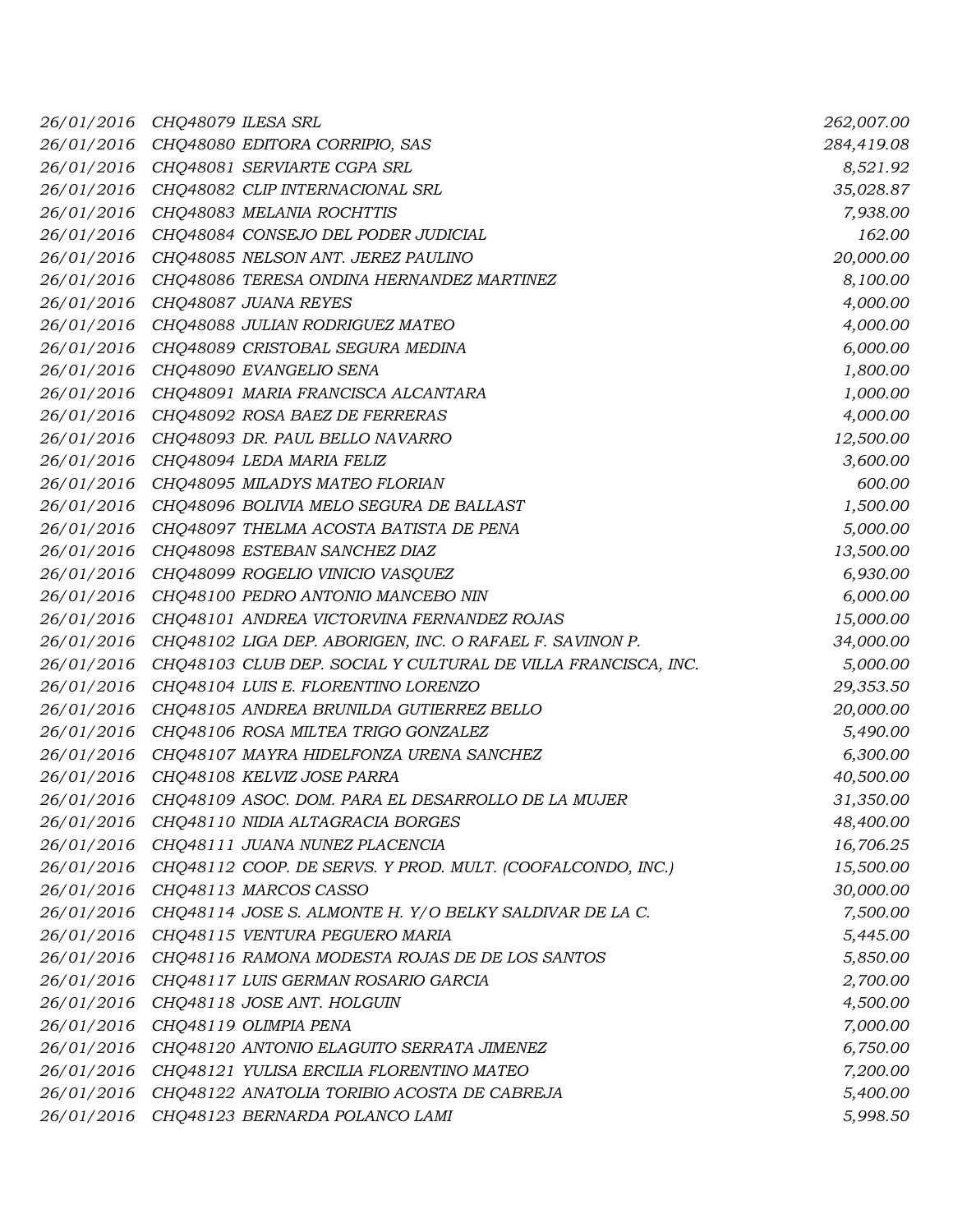| 26/01/2016 | CHQ48124 MARCOS ANT. VARGAS B.                  | 9,000.00   |
|------------|-------------------------------------------------|------------|
| 26/01/2016 | CHQ48125 GABRIEL ENMANUEL HURTADO SANTOS        | 20,999.79  |
| 26/01/2016 | CHQ48126 SANTIAGO SIME                          | 7,999.20   |
| 26/01/2016 | CHQ48127 DONATILA HERNANDEZ DE MARTINEZ         | 6,000.00   |
| 26/01/2016 | CHQ48128 ISABEL MILEDYS PEREZ                   | 5,400.00   |
| 26/01/2016 | CHO48129 AGRIPINA RIVERA L.                     | 1,500.00   |
| 26/01/2016 | CHQ48130 RAFAEL ANT. SANTANA ALBUEZ             | 11,999.70  |
| 26/01/2016 | CHQ48131 ADRIANA I. OGANDO LORENZO              | 34,999.20  |
| 26/01/2016 | CHQ48132 JAVIER CALDERON HERNANDEZ              | 35,399.70  |
| 26/01/2016 | CHQ48133 JAVIER ERNESTO CALDERON                | 20,059.20  |
| 26/01/2016 | CHO48134 INMOBILIARIA CAROLINA, S. A.           | 26,388.62  |
| 26/01/2016 | CHQ48135 CARLOS SILVERIO NUNEZ                  | 312,558.75 |
| 26/01/2016 | CHQ48136 JULIO DEL ROSARIO MEJIA                | 6,250.00   |
| 26/01/2016 | CHQ48137 FELIX SOSA MEJIA                       | 303,068.70 |
| 26/01/2016 | CHQ48138 RAMON OCTAVIO ALVAREZ                  | 2,000.00   |
| 26/01/2016 | CHQ48139 ANIBAL CALVO ROMAN                     | 6,000.00   |
| 26/01/2016 | CHQ48140 CARLOS AMIRO FINKE                     | 8,000.00   |
| 26/01/2016 | CHQ48141 HERMINIA LA PAZ PERALTA                | 8,000.00   |
| 26/01/2016 | CHQ48142 PASCUAL TEJADA CRUZ                    | 4,000.50   |
| 26/01/2016 | CHQ48143 AQUINO CUEVAS GONZALEZ                 | 7,200.00   |
| 26/01/2016 | CHQ48144 JUAN BAUTISTA PEGUERO                  | 3,000.00   |
| 26/01/2016 | CHQ48145 RAMON MARIA VELOZ RAMIREZ              | 6,000.00   |
| 26/01/2016 | CHQ48146 RAFAELA MONTILLA DE PEREZ              | 6,000.00   |
| 26/01/2016 | CHQ48147 JULIO ANIBAL CARVAJAL MEDINA           | 10,000.00  |
| 26/01/2016 | CHQ48148 PASCUAL CABRAL SANTA                   | 2,100.00   |
| 26/01/2016 | CHQ48149 LUIS PINA LEBRON                       | 4,995.00   |
| 26/01/2016 | CHQ48150 JOSE ALT. BAEZ PIMENTEL                | 3,750.00   |
| 26/01/2016 | CHQ48151 MAYRA MINLLETY                         | 9,000.00   |
| 26/01/2016 | CHQ48152 BORIS RAMON TEJEDA LORA                | 6,930.00   |
| 26/01/2016 | CHQ48153 DR. ALBERTO CHAHIN MUFFDY              | 14,400.00  |
| 26/01/2016 | CHQ48154 LEONIDAS CARABITOS R. DE SOTO          | 7,000.00   |
| 26/01/2016 | CHQ48155 ANA FRANCISCA MONTAS DUVERGE DE GARCIA | 15,000.30  |
| 26/01/2016 | CHQ48156 FULGENCIO MARCELO ABREU                | 10,000.00  |
| 26/01/2016 | CHQ48157 FRANCISCO ALEIXIS RODRIGUEZ PEREZ      | 8,010.00   |
| 26/01/2016 | CHQ48158 PAULINO AMILCAR REYES ROSARIO          | 14,287.50  |
| 26/01/2016 | CHQ48159 LINK POZO REYES                        | 18,000.00  |
| 26/01/2016 | CHQ48160 SIQUIO NG DE LA ROSA                   | 35,000.00  |
| 26/01/2016 | CHQ48161 BESTHEDA OLIVO DE R.                   | 7,000.00   |
| 26/01/2016 | CHQ48162 CARLOS RAFAEL OVALLE                   | 5,500.00   |
| 26/01/2016 | CHQ48163 ADRIANO RONDON                         | 6,500.00   |
| 26/01/2016 | CHQ48164 MARGARITA ROSARIO HERNANDEZ            | 5,548.50   |
| 26/01/2016 | CHQ48165 FABIA ROQUE HERNANDEZ                  | 10,000.00  |
| 26/01/2016 | CHQ48166 ABEL GONZALEZ RAPOSO                   | 18,675.00  |
| 26/01/2016 | CHQ48167 MINERVA ALTAGRACIA PENA                | 3,501.00   |
| 26/01/2016 | CHQ48168 JOSE RAMON DE LA CRUZ                  | 19,998.00  |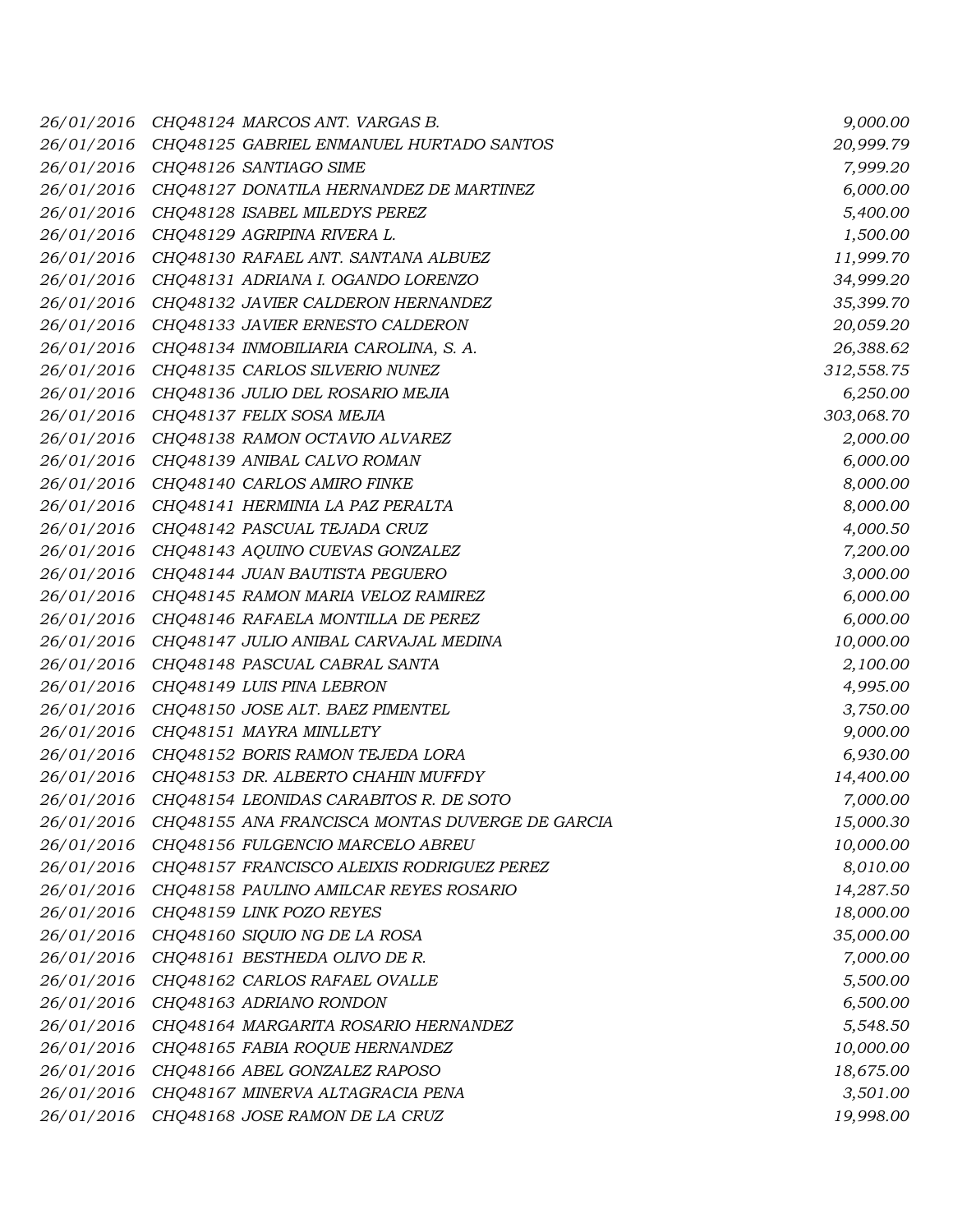| 26/01/2016 | CHQ48169 BIENVENIDO EVELINO NORMAN CORADIN        | 6,000.00  |
|------------|---------------------------------------------------|-----------|
| 26/01/2016 | CHQ48170 ADA YILDA FORTUNA REYES                  | 7,000.00  |
| 26/01/2016 | CHQ48171 PLINIO VICENTE MONTERO                   | 7,200.00  |
| 26/01/2016 | CHQ48172 CLARA JOSEFINA BUTTEN VARONA             | 4,000.00  |
| 26/01/2016 | CHQ48173 NORBERTO REMIGIO GUERRERO NATERA         | 10,000.00 |
| 26/01/2016 | CHQ48174 SERVIO CEDENO PEPEN                      | 19,999.80 |
| 26/01/2016 | CHQ48175 DIONISIO MARTINEZ DEL RIO                | 10,800.00 |
| 26/01/2016 | CHQ48176 GUIDO ANTONIO JIMENEZ NUNEZ              | 9,450.00  |
| 26/01/2016 | CHQ48177 CARMELO CEDENO MEJIA                     | 14,000.00 |
| 26/01/2016 | CHQ48178 CELESTE A. AYBAR DE VARGAS               | 5,499.90  |
| 26/01/2016 | CHQ48179 MIGUEL ANGEL REYES PICHARDO              | 54,000.00 |
| 26/01/2016 | CHQ48180 AYUNTAMIENTO MUNICIPAL DE SABANA IGLESIA | 6,000.00  |
| 26/01/2016 | CHQ48181 JUAN BAUTISTA NICANOR PINEDA DIAZ        | 36,000.00 |
| 26/01/2016 | CHQ48182 MANUEL ENRIQUE MARTINEZ ACEVEDO          | 15,000.00 |
| 26/01/2016 | CHQ48183 PARROQUIA SAN FRANCISCO JAVIER           | 6,000.00  |
| 26/01/2016 | CHQ48184 RAMONA MILANDA DIAZ PEREZ                | 10,000.00 |
| 26/01/2016 | CHQ48185 BIENVENIDO CONCEPCION HERNANDEZ          | 40,000.00 |
| 26/01/2016 | CHQ48186 LUCILA EDILIA ALCANTARA GRULLON          | 12,000.00 |
| 26/01/2016 | CHQ48187 ALFONSO REYES REYES                      | 22,000.00 |
| 26/01/2016 | CHQ48188 JULIA VILELA VARCARCEL                   | 20,250.00 |
| 26/01/2016 | CHQ48189 NIEVES DOLORES PAPPATERRA MENDOZA        | 16,200.00 |
| 27/01/2016 | CHQ48190 DELGADO S CREACIONES METALICAS, SRL      | 7,101.60  |
| 27/01/2016 | CHQ48191 ROBERT E. DISLA DE LEON                  | 9,016.00  |
| 27/01/2016 | CHQ48192 ROBERT E. DISLA DE LEON                  | 31,360.00 |
| 27/01/2016 | CHQ48193 HILARIO MALAQUIAS, SRL.                  | 8,006.05  |
| 27/01/2016 | CHQ48194 ESTACION ISLA ESTADIO, SRL               | 182.38    |
| 27/01/2016 | CHQ48195 MARIA DEL CARMEN DE LOS SANTOS           | 6,626.25  |
| 27/01/2016 | CHO48196 MARTIN CID                               | 9,661.02  |
| 27/01/2016 | CHQ48197 LEONARDO CAMILO CAMILO                   | 1,737.44  |
| 27/01/2016 | CHQ48198 COMBUSTIBLE Y DERIVADOS DEL NORTE SRL    | 1,995.00  |
| 27/01/2016 | CHQ48199 SANTA MARTHA VILLAR BAEZ                 | 38,033.08 |
| 27/01/2016 | CHQ48200 SANTA MARTHA VILLAR BAEZ                 | 9,041.45  |
| 27/01/2016 | CHQ48201 MAXIMO WINNAR PERALTA MELENDEZ           | 13,300.00 |
| 27/01/2016 | CHQ48202 AYUNTAMIENTO DEL DISTRITO NACIONAL       | 31,251.00 |
| 27/01/2016 | CHQ48203 D MAGGIE, SRL                            | 6,990.68  |
| 27/01/2016 | CHQ48204 CORP ACUEDUCTO Y ALCANT DE PUERTO PLATA  | 5,537.00  |
| 27/01/2016 | CHQ48205 CORP ACUEDUCTO Y ALCANT DE PUERTO PLATA  | 5,537.00  |
| 27/01/2016 | CHQ48206 AYUNTAMIENTO MUNICIPAL PUERTO PLATA      | 6,300.00  |
| 27/01/2016 | CHQ48207 AYUNTAMIENTO MUNICIPAL PUERTO PLATA      | 6,300.00  |
| 27/01/2016 | CHO48208 MANUEL ANT. CARELA LOPEZ                 | 23,500.00 |
| 27/01/2016 | CHQ48209 DAMARIS A. VILLALONA GUZMAN              | 3,000.00  |
| 27/01/2016 | CHQ48210 OSCAR EMILIO BENLIZA MARTINEZ            | 2,970.00  |
| 27/01/2016 | CHQ48211 PASCUAL FCO. ABREU VALENZUELA            | 58,200.00 |
| 27/01/2016 | CHQ48212 LISETTE ANNIE GENAO DURAN                | 4,950.00  |
| 27/01/2016 | CHQ48213 SANTA K. PEREZ FELIZ                     | 4,151.32  |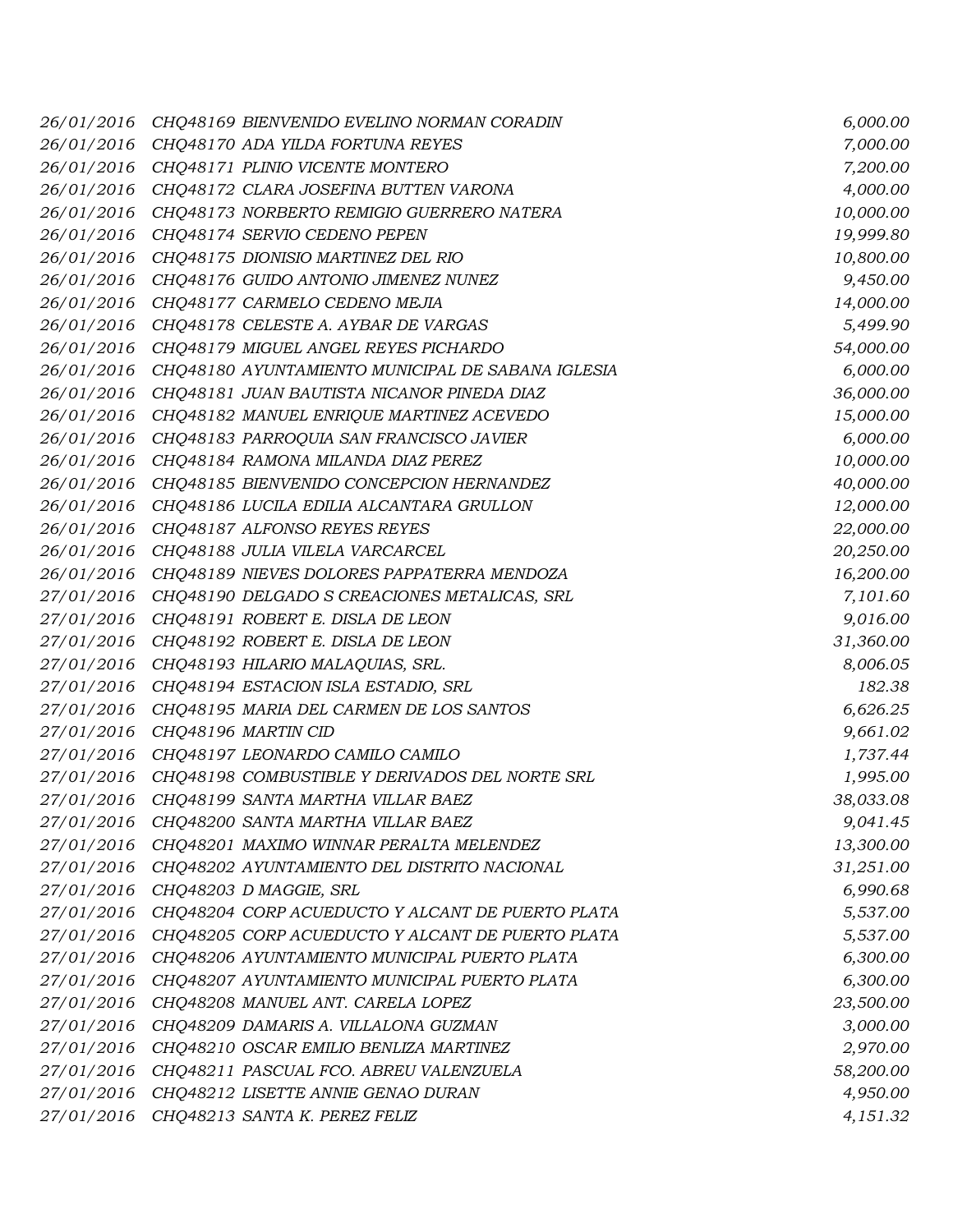| 27/01/2016 | CHQ48214 CAMILO SEGURA PINA                  | 2,900.00     |
|------------|----------------------------------------------|--------------|
| 27/01/2016 | CHQ48215 FELIZ VALENCIA                      | 5,907.00     |
| 28/01/2016 | CHQ48216 DELGISA ALT. ESPINO ABUD            | 4,845.00     |
| 28/01/2016 | CHQ48217 EDESUR DOMINICANA, S. A.            | 6,368,184.20 |
| 29/01/2016 | CHQ48218 ROBERT E. DISLA DE LEON             | 39,592.00    |
| 29/01/2016 | CHQ48219 EDENORTE DOMINICANA, S. A.          | 3,481,642.90 |
| 29/01/2016 | CHQ48220 AMADA NADIA DEVARES SANCHEZ         | 434,094.67   |
| 29/01/2016 | CHQ48221 ROSMERY RODRIGUEZ TAVERAS           | 41,888.75    |
| 29/01/2016 | CHQ48222 ROSMERY RODRIGUEZ TAVERAS           | 41,935.18    |
| 29/01/2016 | CHQ48223 ROSMERY RODRIGUEZ TAVERAS           | 46,638.74    |
| 29/01/2016 | CHQ48224 PROVIDENCIA E. MONTAS DE DURAN      | 9,800.00     |
| 29/01/2016 | CHQ48225 CARMEN L. CRUZ SANCHEZ              | 9,800.00     |
| 29/01/2016 | CHQ48226 RAFAEL ANT. GARCIA                  | 41,926.30    |
| 29/01/2016 | CHQ48227 NORA C. RONE P.                     | 15,000.00    |
| 29/01/2016 | CHQ48228 CALIXTO MEDINA CUEVAS               | 5,000.00     |
| 29/01/2016 | CHQ48229 ANA M. RODRIGUEZ SALADO             | 8,700.00     |
| 29/01/2016 | CHQ48230 RAFAEL A. CALERO ROJAS              | 3,500.00     |
| 29/01/2016 | CHQ48231 MARIA NELLY BAEZ A.                 | 5,000.00     |
| 29/01/2016 | CHQ48232 TERESA DE LA CRUZ LEONARDO          | 6,000.00     |
| 29/01/2016 | CHQ48233 DIGNA R. ALMONTE FERNANDEZ          | 26,000.00    |
| 29/01/2016 | CHQ48234 CRUZ A. SILVIA TREMOLS              | 14,583.34    |
| 29/01/2016 | CHQ48235 ANTONIA DOLORES CABA                | 12,348.00    |
| 29/01/2016 | CHQ48236 MARIA E. VASQUEZ P.                 | 15,944.45    |
| 29/01/2016 | CHQ48237 CELESTE A. OVIEDO O.                | 3,000.00     |
| 29/01/2016 | CHQ48238 PORFIRIO ESTEVEZ CANELA             | 21,500.00    |
| 29/01/2016 | CHQ48239 RAMON E. BAEZ RODRIGUEZ             | 7,000.00     |
| 29/01/2016 | CHQ48240 LORENZA G. CORNELIO Y C.            | 20,000.00    |
| 29/01/2016 | CHQ48241 MIGUEL A. RUIZ BRACHE               | 15,000.00    |
| 29/01/2016 | CHQ48242 MARIA DEL C. GUZMAN GONZALEZ        | 5,000.00     |
| 29/01/2016 | CHQ48243 YOLANDE DARDENNE VDA. CRUZ          | 8,000.00     |
| 29/01/2016 | CHQ48244 DIEGO DE LA CRUZ GOMEZ              | 16,000.00    |
| 29/01/2016 | CHQ48245 CLARA M. SOSA DE BUENO              | 5,975.82     |
| 29/01/2016 | CHQ48246 MARGARITA HIDALGO                   | 4,122.20     |
| 29/01/2016 | CHQ48247 MERCEDES ALT. PASCAL SUERO          | 4,000.00     |
| 29/01/2016 | CHQ48248 CONSEJO DEL PODER JUDICIAL          | 1,920.58     |
| 29/01/2016 | CHQ48249 RAFAELA A. DEL C. CASIMIRO VERAS    | 3,072.00     |
| 29/01/2016 | CHQ48250 NIURKA URENA                        | 3,142.00     |
| 29/01/2016 | CHQ48251 RAFAEL E. DE LA PAZ                 | 3,000.00     |
| 29/01/2016 | CHQ48252 ANA M. NUNEZ URENA                  | 4,000.00     |
| 29/01/2016 | CHQ48253 MARIA B. HICIANO FELIZ              | 6,141.00     |
| 29/01/2016 | CHQ48254 GERMANIA CASTILLO PENA              | 14,257.93    |
| 29/01/2016 | CHQ48255 CARMEN B. MERCEDES GARCIA           | 3,000.00     |
| 29/01/2016 | CHQ48256 ANDRES NUNEZ MERETTE                | 4,000.00     |
| 29/01/2016 | CHQ48257 GLADYS MERCEDES ASENCIO M.          | 1,743.84     |
| 29/01/2016 | CHQ48258 DELGADO S CREACIONES METALICAS, SRL | 83,928.00    |
|            |                                              |              |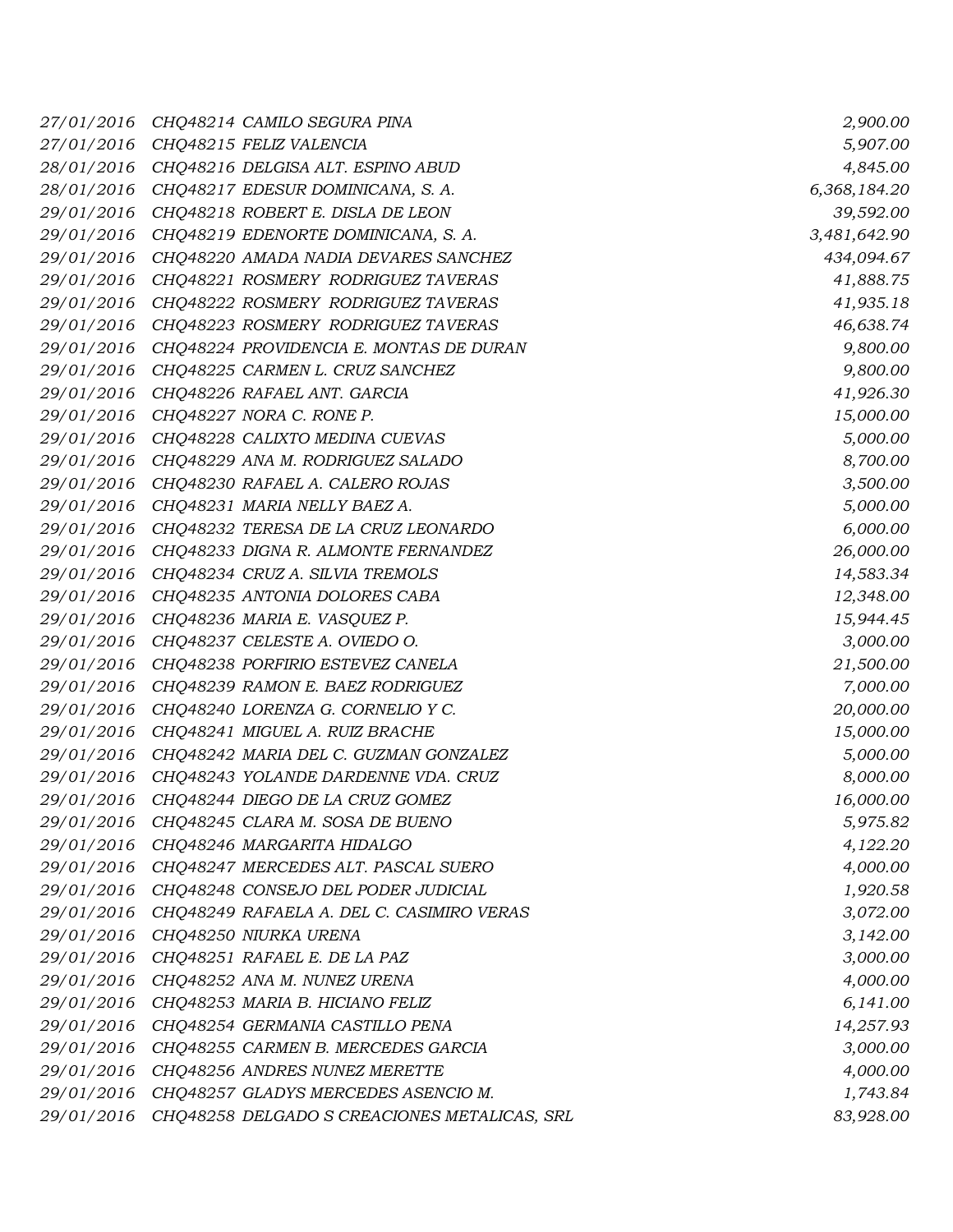| 29/01/2016 | CHQ48259 CORP ACUEDUCTO Y ALCANT DEL MUNICIPIO BOCA CHICA   | 1,350.00   |
|------------|-------------------------------------------------------------|------------|
| 29/01/2016 | CHQ48260 D MAGGIE, SRL                                      | 23,461.86  |
| 29/01/2016 | CHQ48261 LEONARDO CAMILO CAMILO                             | 978.12     |
| 29/01/2016 | CHQ48262 ALFRESCO SRL                                       | 12,458.25  |
| 29/01/2016 | CHQ48263 ALFRESCO SRL                                       | 81,868.50  |
| 29/01/2016 | CHQ48264 ALFRESCO SRL                                       | 10,678.50  |
| 29/01/2016 | CHQ48265 POLLOS SANDIE RESTAURANT SRL                       | 27,052.97  |
| 29/01/2016 | CHQ48266 AYUNTAMIENTO DEL MUNICIPIO DE SANTIAGO             | 37,530.00  |
| 29/01/2016 | CHQ48267 GRUPO R C SRL                                      | 8,881.56   |
| 29/01/2016 | CHQ48268 GRUPO R C SRL                                      | 5,927.12   |
| 29/01/2016 | CHQ48269 AYUNTAMIENTO MUNICIPAL JARABACOA                   | 200.00     |
| 29/01/2016 | CHQ48270 AGUEDA GUILLEN TAVERAS                             | 1,980.00   |
| 29/01/2016 | CHQ48271 EDITH MARIA SAINT-ILAIRE TORRES                    | 3,960.00   |
| 29/01/2016 | CHQ48272 RAFELINA RUIZ RODRIGUEZ                            | 13,060.00  |
| 29/01/2016 | CHQ48273 VIVIAN ADALGISA ESPINAL RODRIGUEZ                  | 6,930.00   |
| 29/01/2016 | CHQ48274 DARLIS ALT. EUSEBIO VASQUEZ                        | 13,000.00  |
| 29/01/2016 | CHQ48275 JOSEFINA ALT. POLANCO ROSADO                       | 3,083.28   |
| 29/01/2016 | CHQ48276 WILMAN DIAZ DIAZ                                   | 4,716.50   |
| 29/01/2016 | CHQ48277 EDITORA DEL CARIBE, SA                             | 63,927.04  |
| 29/01/2016 | CHQ48278 OD DOMINICANA CORP                                 | 222,819.61 |
| 29/01/2016 | CHQ48279 PRODIMPA, S.R.L.                                   | 121,983.95 |
| 29/01/2016 | CHQ48280 UNIDAD TECNOLOGICA DOMINICANA, SRL                 | 55,110.59  |
| 29/01/2016 | CHQ48281 2P TECHNOLOGY, SRL                                 | 22,487.00  |
| 29/01/2016 | CHQ48282 COMPU-OFFICE DOMINICANA SRL                        | 154,974.34 |
| 29/01/2016 | CHQ48283 COMPU-OFFICE DOMINICANA SRL                        | 154,974.34 |
| 29/01/2016 | CHQ48284 GELLER A. POLANCO GUTIERREZ                        | 8,711.50   |
| 29/01/2016 | CHQ48285 ISAURY MIESES FORTUNA                              | 133.00     |
| 29/01/2016 | CHQ48286 BLADIMIR M. FRIAS RODRIGUEZ                        | 199.50     |
| 29/01/2016 | CHQ48287 RAMONA JACQUELINE BAUTISTA TEJEDA                  | 252,934.82 |
| 29/01/2016 | CHQ48288 LUIS A. MIESES MOSQUEA                             | 12,715.00  |
| 29/01/2016 | CHQ48289 YOMARIS ROSARIO ESPINAL                            | 17,499.69  |
| 29/01/2016 | CHQ48290 KEILA M. GOMEZ FANITH                              | 9,772.00   |
| 29/01/2016 | CHQ48291 LOGOMOTION SRL                                     | 101,700.00 |
| 29/01/2016 | CHQ48292 LEONARDO CAMILO CAMILO                             | 8,042.32   |
| 29/01/2016 | CHQ48293 D MAGGIE, SRL                                      | 15,322.03  |
| 29/01/2016 | CHQ48294 GRUPO R C SRL                                      | 6,838.98   |
| 29/01/2016 | CHQ48295 ROSA MARIA SILVERIO TEJADA                         | 3,960.00   |
| 29/01/2016 | CHQ48296 DARCY MARGARITA PUELLO MENDEZ                      | 13,860.00  |
| 29/01/2016 | CHQ48297 MADEINSA SRL                                       | 227,155.55 |
| 29/01/2016 | CHQ48298 MADEINSA, SRL                                      | 64,560.00  |
| 29/01/2016 | CHQ48299 MADEINSA SRL                                       | 499,301.11 |
| 29/01/2016 | CHQ48300 MADEINSA, SRL                                      | 69,294.40  |
| 29/01/2016 | CHQ48301 MADEINSA, SRL                                      | 516,480.00 |
| 29/01/2016 | CHQ48302 MADEINSA, SRL                                      | 118,360.00 |
| 29/01/2016 | CHQ48303 SISTEMA DE INYECCION DIESEL, C. POR A. (SINDIESEL) | 129,787.48 |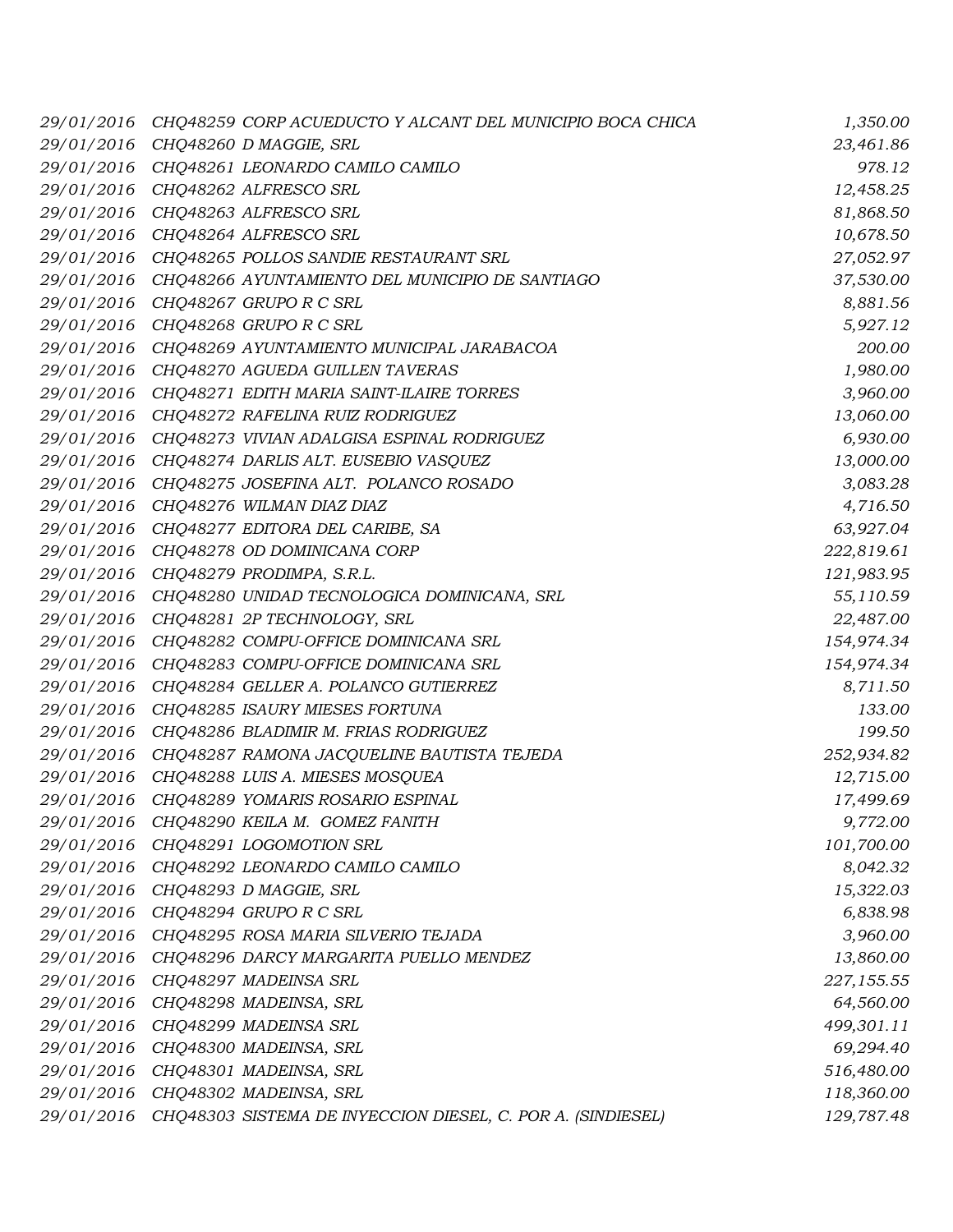| 29/01/2016 | CHQ48304 ROGACI FINANCING & INVESTMENT, SRL                 | 162,032.54   |
|------------|-------------------------------------------------------------|--------------|
| 29/01/2016 | CHQ48305 ROGACI FINANCING & INVESTMENT, SRL                 | 167,919.25   |
| 29/01/2016 | CHQ48306 ROGACI FINANCING & INVESTMENT, SRL                 | 82,067.80    |
| 29/01/2016 | CHQ48307 SILOSA, C. POR A.                                  | 164, 135.59  |
| 29/01/2016 | CHQ48308 SILOSA, C. POR A.                                  | 89,225.93    |
| 29/01/2016 | CHQ48309 SILOSA, C. POR A.                                  | 79,076.73    |
| 29/01/2016 | CHQ48310 LIMPIEZA EXPRESS                                   | 73,168.00    |
| 29/01/2016 | CHQ48311 LIMPIEZA EXPRESS                                   | 77,472.00    |
| 29/01/2016 | CHQ48312 LIMPIEZA EXPRESS                                   | 132,220.34   |
| 29/01/2016 | CHQ48313 ASCENSORES OMEGA DEL CARIBE                        | 2,735.59     |
| 29/01/2016 | CHQ48314 REFRIMARTE Y/O NELSON R. MARTE D.                  | 19,368.00    |
| 29/01/2016 | CHQ48315 FRANCISCO MARTINEZ                                 | 9,500.00     |
| 29/01/2016 | CHQ48316 SIMON DE JESUS PAULINO                             | 9,500.00     |
| 29/01/2016 | CHQ48317 DIONNIS DEL CARMEN TAVARES ESPINAL                 | 11,020.00    |
| 29/01/2016 | CHQ48318 ELBIO MIGUEL MOREAUX VERAS                         | 6,379.66     |
| 29/01/2016 | CHQ48319 TECNAS, C. POR A.                                  | 19,368.00    |
| 29/01/2016 | CHQ48320 A.B. INDUSTRIAL SUPPLY CORP.                       | 8,206.78     |
| 29/01/2016 | CHQ48321 INTER-CON SECURITY SYSTEMS, (DR) S.R.L.            | 1,187,897.03 |
| 29/01/2016 | CHQ48322 ASCENSORES OMEGA DEL CARIBE                        | 3,647.46     |
| 29/01/2016 | CHQ48323 HORWATH, SOTERO PERALTA & ASOCIADOS                | 43,040.00    |
| 29/01/2016 | CHQ48324 INST. NAC. DE AGUA POT. Y ALC. INAPA               | 77,000.00    |
| 29/01/2016 | CHQ48325 SOLUC. INT. DE SERV. DE APOYO A LA SALUD (SISALUD) | 19,039.72    |
| 29/01/2016 | CHQ48326 GLOBAL IMAGING PRODUCTS SRL                        | 402,424.00   |
| 29/01/2016 | CHQ48327 SECURITY DEVELOPMENT CORP., SRL, (SEDECORP)        | 3,228.00     |
| 29/01/2016 | CHQ48328 COOP. DE SERVS. Y PROD. MULT. (COOFALCONDO), INC.  | 6,982.50     |
| 29/01/2016 | CHQ48329 EDITORA JUDICIAL, SRL                              | 107,947.64   |
| 29/01/2016 | CHQ48330 RIKLIN NELSON PENA TREMOLS                         | 28,500.00    |
| 29/01/2016 | CHQ48331 PEDRO FERNANDEZ BATISTA                            | 2,850.00     |
| 29/01/2016 | CHQ48332 PROMOCIONES RADIALES ARIAS                         | 8,050.85     |
| 29/01/2016 | CHQ48333 EXODO SOLUCIONES, SRL                              | 12,072.18    |
| 29/01/2016 | CHQ48334 TECNIPISOS, S. A.                                  | 327,902.13   |
| 29/01/2016 | CHQ48335 SYNTES, S.R. L.                                    | 13,913.79    |
| 29/01/2016 | CHQ48336 SYNTES, S. R. L.                                   | 17,108.40    |
| 29/01/2016 | CHQ48337 TECNIPISOS, S. A.                                  | 244,995.11   |
| 29/01/2016 | CHQ48338 TECNIPISOS, S. A.                                  | 30,683.95    |
| 29/01/2016 | CHQ48339 TECNIPISOS, S. A.                                  | 61,366.65    |
| 29/01/2016 | CHQ48340 ROGACI FINANCING & INVESTMENT, SRL                 | 47,599.33    |
| 29/01/2016 | CHQ48341 SILOSA, C. POR A.                                  | 132,180.60   |
| 29/01/2016 | CHQ48342 VITALIA JARDINERIA, S.R.L.                         | 40,888.00    |
| 29/01/2016 | CHQ48343 EXODO SOLUCIONES, SRL                              | 343,168.68   |
| 29/01/2016 | CHQ48344 JUAN ML. GUERRERO DE JESUS                         | 90,000.00    |
| 29/01/2016 | CHQ48345 MANUEL ULISES BONNELLY                             | 45,000.00    |
| 29/01/2016 | CHQ48346 RAFAEL A. MORETA CASTILLO                          | 53,389.83    |
| 29/01/2016 | CHQ48347 ARISTIDES RAMIREZ MUNOZ                            | 76,500.00    |
| 29/01/2016 | CHQ48348 OMAR CD S SISTEM, SRL                              | 28,809.90    |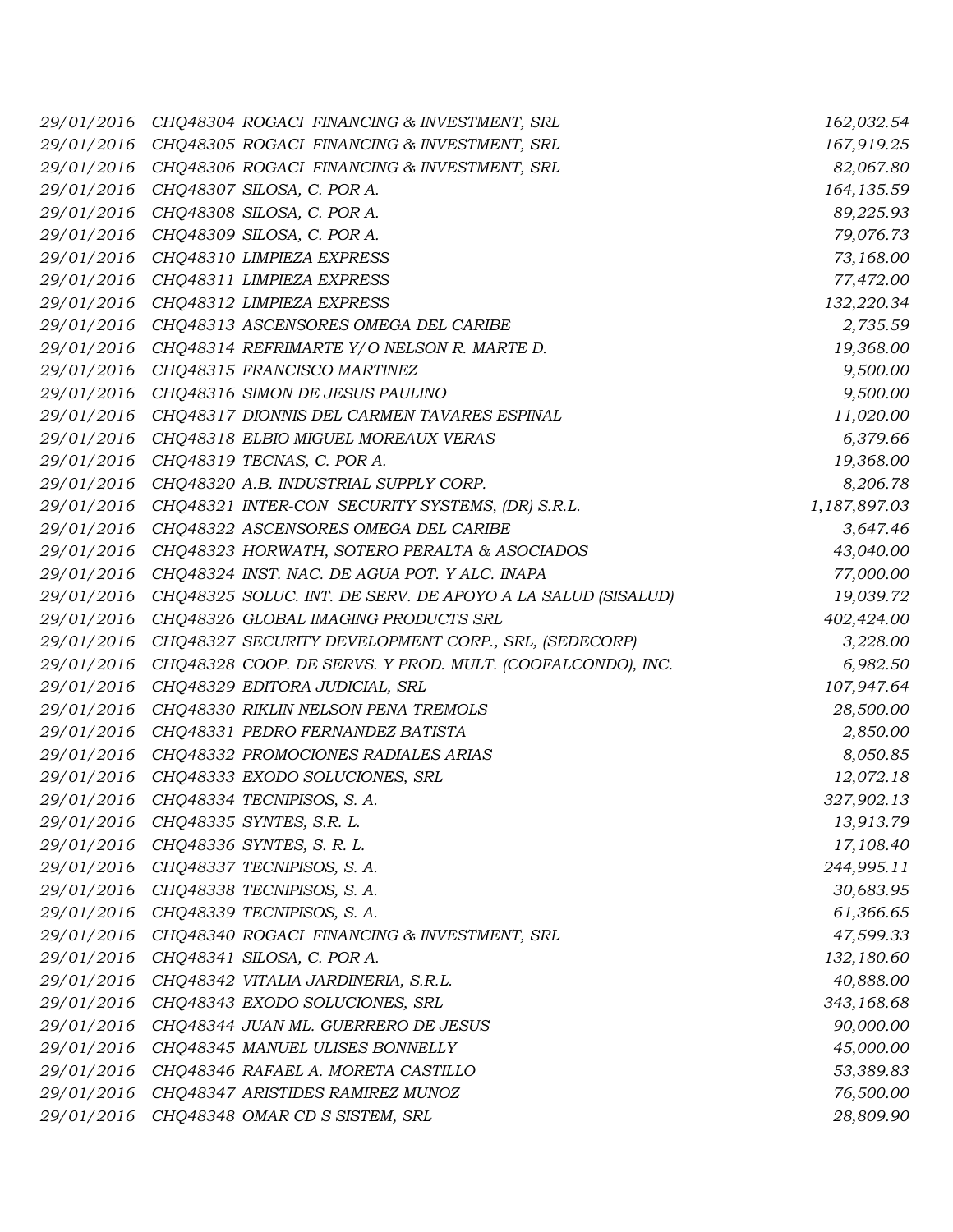| 29/01/2016 | CHQ48349 REPUESTOS DE JESUS, SRL.                         | 6,667.00      |
|------------|-----------------------------------------------------------|---------------|
| 29/01/2016 | CHQ48350 REPUESTOS DE JESUS, SRL.                         | 2,570.75      |
| 29/01/2016 | CHQ48351 SOLUCIONES AUTOMOTRICES, S. A.                   | 12,141.28     |
| 29/01/2016 | CHQ48352 TRIGI TRAVEL SRL                                 | 39,564.10     |
| 29/01/2016 | CHQ48353 CORP. ACUEDUCTO Y ALCANT. DE SANTIAGO (CORAASAN) | 47,227.00     |
| 29/01/2016 | CHQ48354 ALBAS NIRIS FELIZ FELIZ                          | 16,625.00     |
| 29/01/2016 | CHQ48355 ALBAS NIRIS FELIZ FELIZ                          | 12,635.00     |
| 29/01/2016 | CHQ48356 ESTACION ISLA ESTADIO, SRL                       | 210.68        |
| 29/01/2016 | CHQ48357 BORG EVENTOS SRL                                 | 7,255.00      |
| 29/01/2016 | CHO48358 SITIO GOURMET SRL                                | 81,218.75     |
| 29/01/2016 | CHQ48359 SITIO GOURMET SRL                                | 5,226.25      |
| 29/01/2016 | CHQ48360 ADMINISTRADORA DE RIESGOS DE SALUD HUMANO S A    | 13,247,076.28 |
| 29/01/2016 | CHQ48361 ESTACION ISLA ESTADIO, SRL                       | 11,731.49     |
| 29/01/2016 | CHQ48362 SANTA MARTHA VILLAR BAEZ                         | 5,601.77      |
| 29/01/2016 | CHQ48363 GRUPO R C SRL                                    | 4,454.46      |
| 29/01/2016 | CHQ48364 COMPANIA DE SEGUROS VIVIR SA                     | 695,894.19    |
| 29/01/2016 | CHQ48365 ESPINAL S POLLOS Y MAS SRL                       | 15,836.76     |
| 29/01/2016 | CHQ48366 REPUESTOS DE JESUS, SRL.                         | 24,526.65     |
| 29/01/2016 | CHQ48367 FERRETERIA AMERICANA, SAS                        | 7,078.32      |
| 29/01/2016 | CHQ48368 EDWARD J. SOTO SOTO                              | 25,900.00     |
| 29/01/2016 | CHQ48369 OSCAR HERNANDEZ ALVAREZ                          | 24,651.00     |
| 29/01/2016 | CHQ48370 OSCAR HERNANDEZ ALVAREZ                          | 12,000.00     |
| 29/01/2016 | CHQ48371 GABRIEL N. PEREZ SENA                            | 1,000.00      |
| 29/01/2016 | CHQ48372 UBALDO RODRIGUEZ CABRERA                         | 1,000.00      |
| 29/01/2016 | CHQ48373 MARIA JIMENEZ JAQUEZ                             | 1,000.00      |
| 29/01/2016 | CHQ48374 SCARLE E. RIVERA SANCHEZ                         | 1,000.00      |
| 29/01/2016 | CHQ48375 ANEURI A. PELEGRIN GARCIA                        | 1,000.00      |
| 29/01/2016 | CHQ48376 JUANA M. PEREYRA GONZALEZ                        | 1,000.00      |
| 29/01/2016 | CHQ48377 FELIX CONTRERAS BELTRE                           | 1,000.00      |
| 29/01/2016 | CHQ48378 CAROLIN M. LORA                                  | 1,000.00      |
| 29/01/2016 | CHQ48379 JHOANNY E. CASTILLO CALDERON                     | 4,315.00      |
| 29/01/2016 | CHQ48380 LAUREN MARIA M. RAMOS RAMIREZ                    | 2,785.00      |
| 29/01/2016 | CHQ48381 COLECTOR DE IMPUESTOS INTERNOS                   | 1,317,290.83  |
| 29/01/2016 | CHQ48382 COLECTOR DE IMPUESTOS INTERNOS                   | 2,357,398.64  |
| 29/01/2016 | CHQ48383 COLECTOR DE IMPUESTOS INTERNOS                   | 7,012.63      |
| 29/01/2016 | CHQ48384 CODIA                                            | 701.26        |
|            | TOTAL RD\$                                                | 55,167,999.42 |

# *RELACION DE TRANSFERENCIAS DEBITOS MES DE ENERO 2016*

*FECHA NUM. DESCRIPCION VALOR RD\$*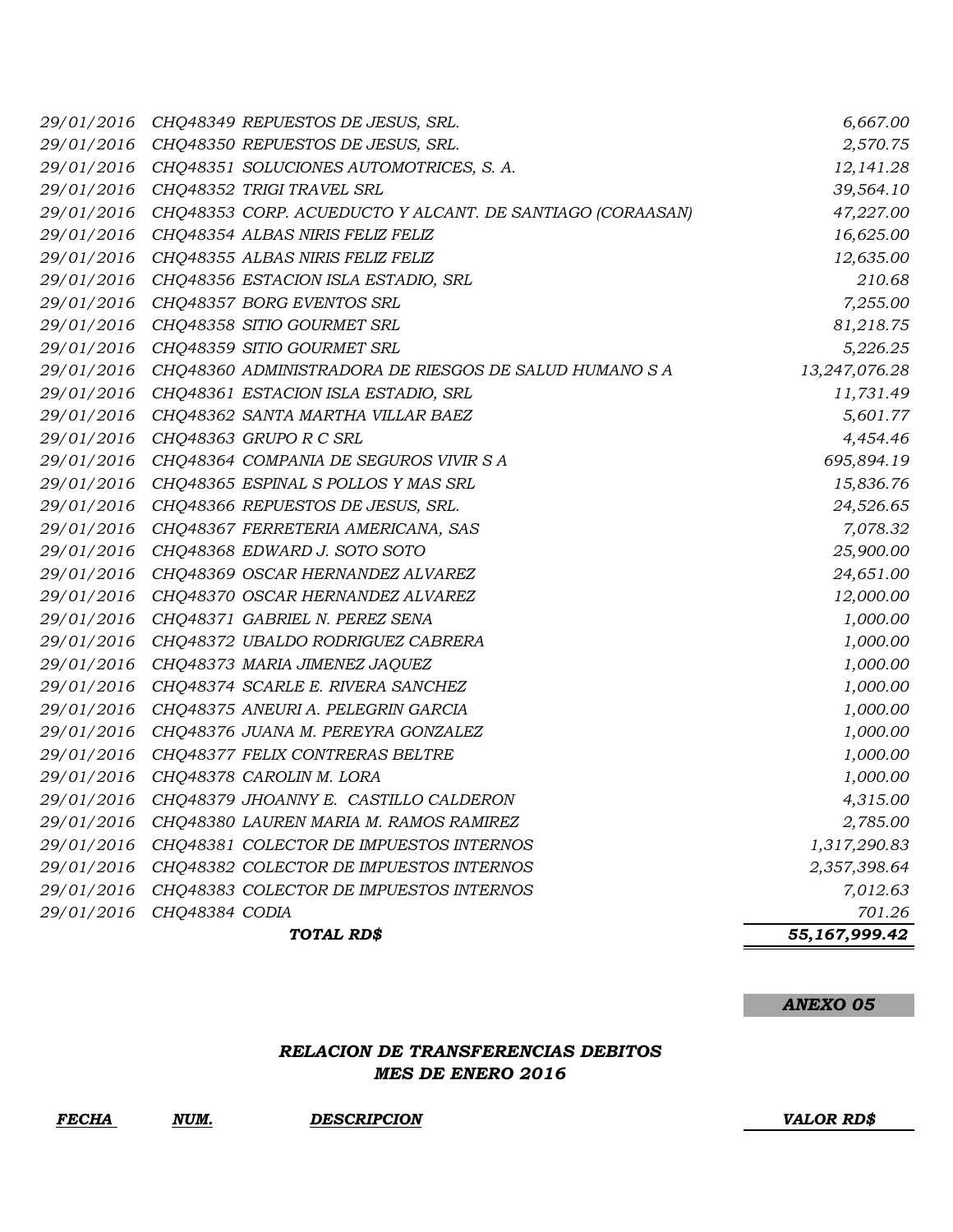|            |                | <b>TOTAL RD\$</b>                                  | 325,883,712.74 |
|------------|----------------|----------------------------------------------------|----------------|
| 29/01/2016 | T/D325         | CONSEJO DEL PODER JUDICIAL (JCES. Y EMPLS.)        | 686,100.00     |
| 29/01/2016 | T/D324         | CONSEJO DEL PODER JUDICIAL (EX-JCES. Y EMPLS.)     | 47,000.18      |
| 22/01/2016 | T/D323         | ESCUELA NACIONAL DE LA JUDICATURA                  | 10,750,000.00  |
| 22/01/2016 | T/D322         | CONSEJO DEL PODER JUDICIAL (FUNC. Y EMPLS.)        | 4,125,073.51   |
| 22/01/2016 | T/D321         | CONSEJO DEL PODER JUDICIAL                         | 279,537,309.01 |
| 20/01/2016 | <i>T</i> /D320 | CONSEJO DEL PODER JUDICIAL (ALGUACILES)            | 35,840.00      |
| 22/01/2016 | T/D319         | CONSEJO DEL PODER JUDICIAL (JUECES)                | 17,377,250.61  |
| 22/01/2016 | T/D318         | CONSEJO DEL PODER JUDICIAL (SERVIDORES JUDICIALES) | 10,262,000.00  |
| 22/01/2016 | T/D317         | PROGRAMA DE CONS. DE LA JURISDICCION INMOBILIARIA  | 1,506,000.00   |
| 22/01/2016 | T/D316         | PROGRAMA DE CONS. DE LA JURISDICCION INMOBILIARIA  | 1,455,800.00   |
| 20/01/2016 | T/D315         | MELIDA MONTERO ARNO                                | 1,339.43       |
| 20/01/2016 | T/D314         | DIONICIA MESA MESA                                 | 50,000.00      |
| 20/01/2016 | T/D313         | CARMEN CARABALLO FELIZ                             | 30,000.00      |
| 19/01/2016 | T/D312         | FRAN M. ARIAS FORTUNATO                            | 20,000.00      |

### *RELACION NOTAS DE DEBITOS MES DE ENERO 2016*

| <b>FECHA</b> | NUM.          | <b>DESCRIPCION</b>                                           | <b>VALOR RD\$</b> |
|--------------|---------------|--------------------------------------------------------------|-------------------|
| 31/01/2016   | <i>N/D154</i> | RETENCION DE ESTADO Y MANEJO DE CUENTAS                      | 295.00            |
| 31/01/2016   | <i>N/D155</i> | COM. CERTIF. CHEQ # 47223, 47440, 47441, 47442, 47443, 47790 | 2,450.00          |
| 31/01/2016   | N/D156        | COMISION DE 0.15% COBRADA POR EL BANCO.                      | 163,978.65        |
| 31/01/2016   | <i>N/D157</i> | APERTURA CERTIFICADO FINANCIERO No. 0836850                  | 5,000,000.00      |
| 31/01/2016   | N/D158        | APERTURA CERTIFICADO FINANCIERO No. 0836847                  | 58,000,000.00     |
| 31/01/2016   | <i>N/D159</i> | APERTURA CERTIFICADO FINANCIERO No. 0836848                  | 60,000,000.00     |
|              |               | TOTAL RD\$                                                   | 123, 166, 723.65  |